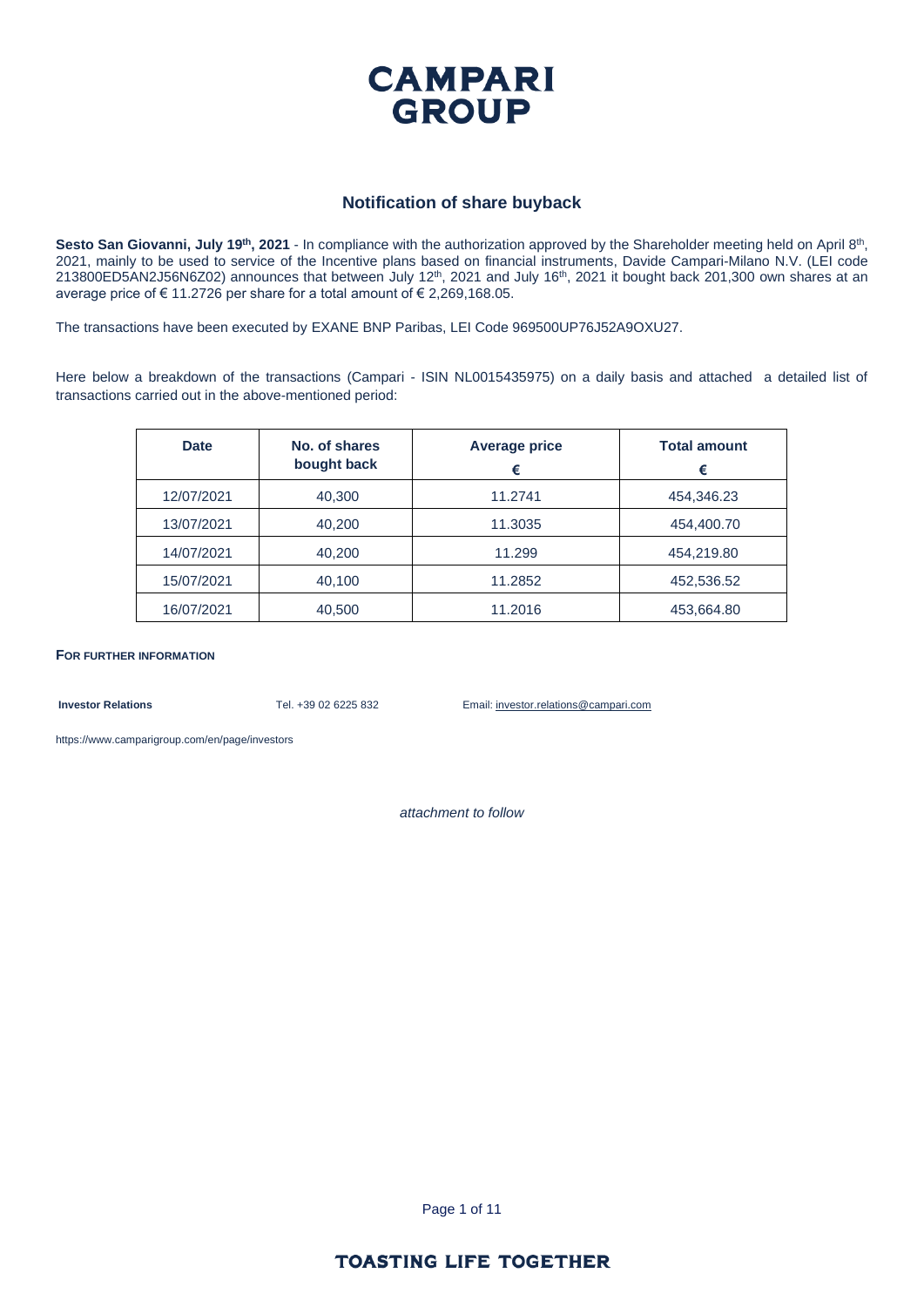| <b>Transaction</b><br><b>Date</b> | <b>Transaction</b><br><b>Time</b> | <b>Time Zone</b> | <b>Volume</b> | <b>Price</b> | <b>Currency</b> | <b>Platform</b><br>Code |
|-----------------------------------|-----------------------------------|------------------|---------------|--------------|-----------------|-------------------------|
| 12/07/2021                        | 07:01:35                          | <b>UTC</b>       | 739           | 11,23        | <b>EUR</b>      | <b>MTAA</b>             |
| 12/07/2021                        | 07:18:34                          | <b>UTC</b>       | 626           | 11,27        | <b>EUR</b>      | <b>MTAA</b>             |
| 12/07/2021                        | 07:18:39                          | <b>UTC</b>       | 200           | 11,28        | <b>EUR</b>      | <b>CEUX</b>             |
| 12/07/2021                        | 07:18:39                          | <b>UTC</b>       | 229           | 11,28        | <b>EUR</b>      | <b>CEUX</b>             |
| 12/07/2021                        | 07:22:01                          | <b>UTC</b>       | 100           | 11,25        | <b>EUR</b>      | <b>MTAA</b>             |
| 12/07/2021                        | 07:22:04                          | <b>UTC</b>       | 600           | 11,26        | <b>EUR</b>      | <b>CEUX</b>             |
| 12/07/2021                        | 07:22:04                          | <b>UTC</b>       | 700           | 11,26        | <b>EUR</b>      | <b>MTAA</b>             |
| 12/07/2021                        | 07:26:24                          | <b>UTC</b>       | 216           | 11,26        | <b>EUR</b>      | <b>MTAA</b>             |
| 12/07/2021                        | 07:30:05                          | <b>UTC</b>       | 250           | 11,26        | <b>EUR</b>      | <b>MTAA</b>             |
| 12/07/2021                        | 07:32:08                          | <b>UTC</b>       | 733           | 11,26        | <b>EUR</b>      | <b>MTAA</b>             |
| 12/07/2021                        | 07:39:01                          | <b>UTC</b>       | 731           | 11,24        | <b>EUR</b>      | <b>MTAA</b>             |
| 12/07/2021                        | 07:39:01                          | <b>UTC</b>       | 201           | 11,24        | <b>EUR</b>      | <b>MTAA</b>             |
| 12/07/2021                        | 07:54:30                          | <b>UTC</b>       | 848           | 11,27        | <b>EUR</b>      | <b>MTAA</b>             |
| 12/07/2021                        | 08:01:09                          | <b>UTC</b>       | 890           | 11,29        | <b>EUR</b>      | <b>MTAA</b>             |
| 12/07/2021                        | 08:08:40                          | <b>UTC</b>       | 930           | 11,31        | <b>EUR</b>      | <b>MTAA</b>             |
| 12/07/2021                        | 08:26:36                          | <b>UTC</b>       | 40            | 11,29        | <b>EUR</b>      | <b>CEUX</b>             |
| 12/07/2021                        | 08:26:36                          | <b>UTC</b>       | 3             | 11,29        | <b>EUR</b>      | <b>CEUX</b>             |
| 12/07/2021                        | 08:26:36                          | <b>UTC</b>       | 30            | 11,29        | <b>EUR</b>      | <b>CEUX</b>             |
| 12/07/2021                        | 08:26:36                          | <b>UTC</b>       | 473           | 11,29        | <b>EUR</b>      | <b>MTAA</b>             |
| 12/07/2021                        | 08:26:36                          | <b>UTC</b>       | 135           | 11,29        | <b>EUR</b>      | <b>MTAA</b>             |
| 12/07/2021                        | 08:31:00                          | <b>UTC</b>       | 492           | 11,29        | <b>EUR</b>      | <b>MTAA</b>             |
| 12/07/2021                        | 08:39:08                          | <b>UTC</b>       | 706           | 11,29        | <b>EUR</b>      | <b>MTAA</b>             |
| 12/07/2021                        | 08:40:11                          | <b>UTC</b>       | 3             | 11,29        | <b>EUR</b>      | <b>MTAA</b>             |
| 12/07/2021                        | 08:40:11                          | <b>UTC</b>       | 725           | 11,29        | <b>EUR</b>      | <b>MTAA</b>             |
| 12/07/2021                        | 08:46:35                          | <b>UTC</b>       | 133           | 11,27        | <b>EUR</b>      | <b>CEUX</b>             |
| 12/07/2021                        | 08:46:35                          | <b>UTC</b>       | 719           | 11,27        | <b>EUR</b>      | <b>MTAA</b>             |
| 12/07/2021                        | 09:14:00                          | <b>UTC</b>       | 700           | 11,30        | <b>EUR</b>      | <b>MTAA</b>             |
| 12/07/2021                        | 09:14:00                          | <b>UTC</b>       | 153           | 11,30        | <b>EUR</b>      | <b>MTAA</b>             |
| 12/07/2021                        | 09:14:00                          | <b>UTC</b>       | 85            | 11,30        | <b>EUR</b>      | <b>MTAA</b>             |
| 12/07/2021                        | 09:27:06                          | <b>UTC</b>       | 700           | 11,29        | <b>EUR</b>      | <b>MTAA</b>             |
| 12/07/2021                        | 09:30:03                          | <b>UTC</b>       | 807           | 11,29        | <b>EUR</b>      | <b>MTAA</b>             |
| 12/07/2021                        | 09:36:26                          | <b>UTC</b>       | 654           | 11,28        | <b>EUR</b>      | <b>MTAA</b>             |
| 12/07/2021                        | 09:59:35                          | <b>UTC</b>       | 321           | 11,28        | <b>EUR</b>      | <b>MTAA</b>             |
| 12/07/2021                        | 10:01:27                          | <b>UTC</b>       | 722           | 11,29        | <b>EUR</b>      | MTAA                    |
| 12/07/2021                        | 10:09:55                          | <b>UTC</b>       | 259           | 11,28        | <b>EUR</b>      | <b>MTAA</b>             |
| 12/07/2021                        | 10:22:34                          | <b>UTC</b>       | 977           | 11,29        | <b>EUR</b>      | <b>MTAA</b>             |
| 12/07/2021                        | 10:22:34                          | <b>UTC</b>       | 107           | 11,29        | <b>EUR</b>      | <b>MTAA</b>             |
| 12/07/2021                        | 10:36:58                          | <b>UTC</b>       | 913           | 11,31        | <b>EUR</b>      | MTAA                    |
| 12/07/2021                        | 10:57:04                          | <b>UTC</b>       | 951           | 11,30        | <b>EUR</b>      | <b>MTAA</b>             |
| 12/07/2021                        | 11:19:02                          | <b>UTC</b>       | 266           | 11,30        | <b>EUR</b>      | <b>CEUX</b>             |
| 12/07/2021                        | 11:19:02                          | <b>UTC</b>       | 804           | 11,30        | <b>EUR</b>      | <b>MTAA</b>             |
| 12/07/2021                        | 11:19:02                          | <b>UTC</b>       | 117           | 11,30        | <b>EUR</b>      | <b>MTAA</b>             |
| 12/07/2021                        | 11:21:58                          | <b>UTC</b>       | 1.005         | 11,30        | <b>EUR</b>      | <b>MTAA</b>             |

Page 2 of 11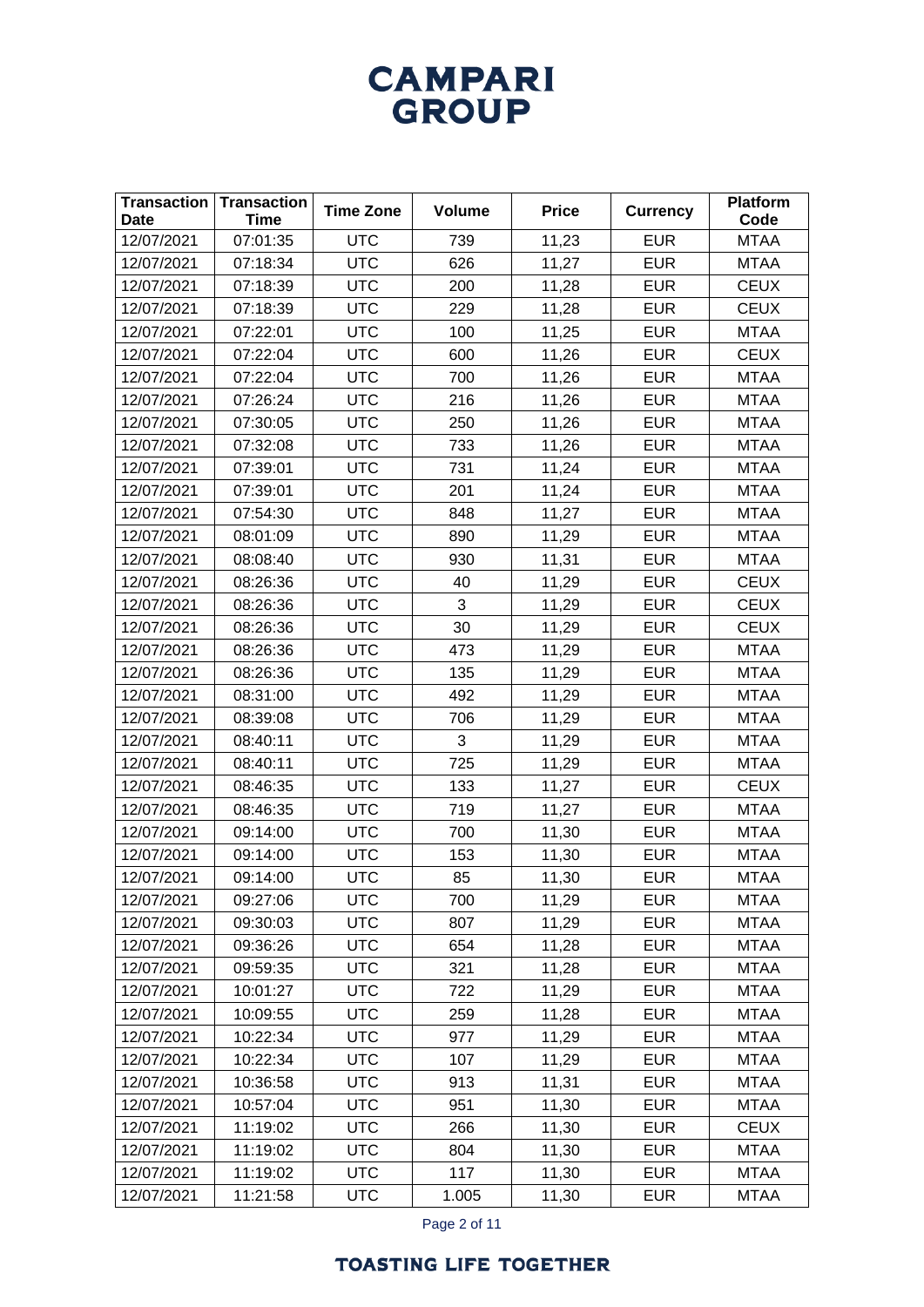| 12/07/2021 | 11:44:53 | <b>UTC</b> | 676   | 11,28 | <b>EUR</b> | <b>MTAA</b> |
|------------|----------|------------|-------|-------|------------|-------------|
| 12/07/2021 | 12:13:17 | <b>UTC</b> | 870   | 11,27 | <b>EUR</b> | <b>MTAA</b> |
| 12/07/2021 | 12:24:54 | <b>UTC</b> | 1.029 | 11,26 | <b>EUR</b> | <b>MTAA</b> |
| 12/07/2021 | 12:41:23 | <b>UTC</b> | 871   | 11,25 | <b>EUR</b> | <b>MTAA</b> |
| 12/07/2021 | 13:05:53 | <b>UTC</b> | 1.000 | 11,27 | <b>EUR</b> | <b>MTAA</b> |
| 12/07/2021 | 13:05:53 | <b>UTC</b> | 4     | 11,27 | <b>EUR</b> | <b>MTAA</b> |
| 12/07/2021 | 13:05:53 | <b>UTC</b> | 182   | 11,27 | <b>EUR</b> | <b>MTAA</b> |
| 12/07/2021 | 13:05:55 | <b>UTC</b> | 765   | 11,27 | <b>EUR</b> | <b>MTAA</b> |
| 12/07/2021 | 13:37:01 | <b>UTC</b> | 700   | 11,28 | <b>EUR</b> | <b>MTAA</b> |
| 12/07/2021 | 13:37:01 | <b>UTC</b> | 366   | 11,28 | <b>EUR</b> | <b>MTAA</b> |
| 12/07/2021 | 13:37:07 | <b>UTC</b> | 909   | 11,27 | <b>EUR</b> | <b>MTAA</b> |
| 12/07/2021 | 13:39:08 | <b>UTC</b> | 863   | 11,27 | <b>EUR</b> | <b>MTAA</b> |
| 12/07/2021 | 13:45:28 | <b>UTC</b> | 712   | 11,26 | <b>EUR</b> | <b>MTAA</b> |
| 12/07/2021 | 13:55:54 | <b>UTC</b> | 671   | 11,26 | <b>EUR</b> | <b>MTAA</b> |
| 12/07/2021 | 14:00:49 | <b>UTC</b> | 703   | 11,26 | <b>EUR</b> | <b>MTAA</b> |
| 12/07/2021 | 14:06:01 | <b>UTC</b> | 732   | 11,24 | <b>EUR</b> | <b>MTAA</b> |
| 12/07/2021 | 14:14:11 | <b>UTC</b> | 750   | 11,25 | <b>EUR</b> | <b>MTAA</b> |
| 12/07/2021 | 14:28:08 | <b>UTC</b> | 1.056 | 11,26 | <b>EUR</b> | <b>MTAA</b> |
| 12/07/2021 | 14:45:03 | <b>UTC</b> | 821   | 11,28 | <b>EUR</b> | <b>MTAA</b> |
| 12/07/2021 | 14:46:33 | <b>UTC</b> | 805   | 11,28 | <b>EUR</b> | <b>MTAA</b> |
| 12/07/2021 | 14:57:28 | <b>UTC</b> | 763   | 11,28 | <b>EUR</b> | <b>MTAA</b> |
| 12/07/2021 | 15:03:55 | <b>UTC</b> | 214   | 11,28 | <b>EUR</b> | <b>MTAA</b> |
| 12/07/2021 | 15:03:55 | <b>UTC</b> | 622   | 11,28 | <b>EUR</b> | <b>MTAA</b> |
| 12/07/2021 | 15:03:55 | <b>UTC</b> | 38    | 11,28 | <b>EUR</b> | <b>MTAA</b> |
| 12/07/2021 | 15:12:36 | <b>UTC</b> | 960   | 11,28 | <b>EUR</b> | <b>CEUX</b> |
| 12/07/2021 | 15:12:36 | <b>UTC</b> | 887   | 11,28 | <b>EUR</b> | <b>MTAA</b> |
| 12/07/2021 | 15:17:05 | <b>UTC</b> | 519   | 11,27 | <b>EUR</b> | <b>MTAA</b> |
| 12/07/2021 | 15:23:38 | <b>UTC</b> | 82    | 11,28 | <b>EUR</b> | <b>CEUX</b> |
| 12/07/2021 | 15:23:38 | <b>UTC</b> | 11    | 11,28 | <b>EUR</b> | <b>CEUX</b> |
| 12/07/2021 | 15:23:38 | <b>UTC</b> | 5     | 11,28 | <b>EUR</b> | <b>CEUX</b> |
| 12/07/2021 | 15:23:38 | <b>UTC</b> | 11    | 11,28 | <b>EUR</b> | <b>CEUX</b> |
| 12/07/2021 | 15:23:38 | <b>UTC</b> | 405   | 11,28 | <b>EUR</b> | <b>CEUX</b> |
| 12/07/2021 | 15:24:03 | <b>UTC</b> | 305   | 11,28 | <b>EUR</b> | <b>CEUX</b> |
| 13/07/2021 | 07:01:54 | <b>UTC</b> | 884   | 11,33 | <b>EUR</b> | <b>MTAA</b> |
| 13/07/2021 | 07:10:18 | <b>UTC</b> | 864   | 11,35 | <b>EUR</b> | <b>MTAA</b> |
| 13/07/2021 | 07:16:30 | <b>UTC</b> | 909   | 11,31 | <b>EUR</b> | <b>MTAA</b> |
| 13/07/2021 | 07:29:08 | <b>UTC</b> | 876   | 11,30 | <b>EUR</b> | <b>MTAA</b> |
| 13/07/2021 | 07:29:08 | <b>UTC</b> | 218   | 11,30 | <b>EUR</b> | <b>MTAA</b> |
| 13/07/2021 | 07:38:13 | <b>UTC</b> | 187   | 11,31 | <b>EUR</b> | <b>CEUX</b> |
| 13/07/2021 | 07:38:13 | <b>UTC</b> | 269   | 11,31 | <b>EUR</b> | <b>CEUX</b> |
| 13/07/2021 | 07:38:13 | <b>UTC</b> | 346   | 11,31 | <b>EUR</b> | <b>MTAA</b> |
| 13/07/2021 | 07:38:13 | <b>UTC</b> | 3     | 11,31 | <b>EUR</b> | <b>MTAA</b> |
| 13/07/2021 | 07:38:13 | <b>UTC</b> | 366   | 11,31 | <b>EUR</b> | <b>MTAA</b> |
| 13/07/2021 | 07:38:13 | <b>UTC</b> | 6     | 11,31 | <b>EUR</b> | <b>MTAA</b> |

Page 3 of 11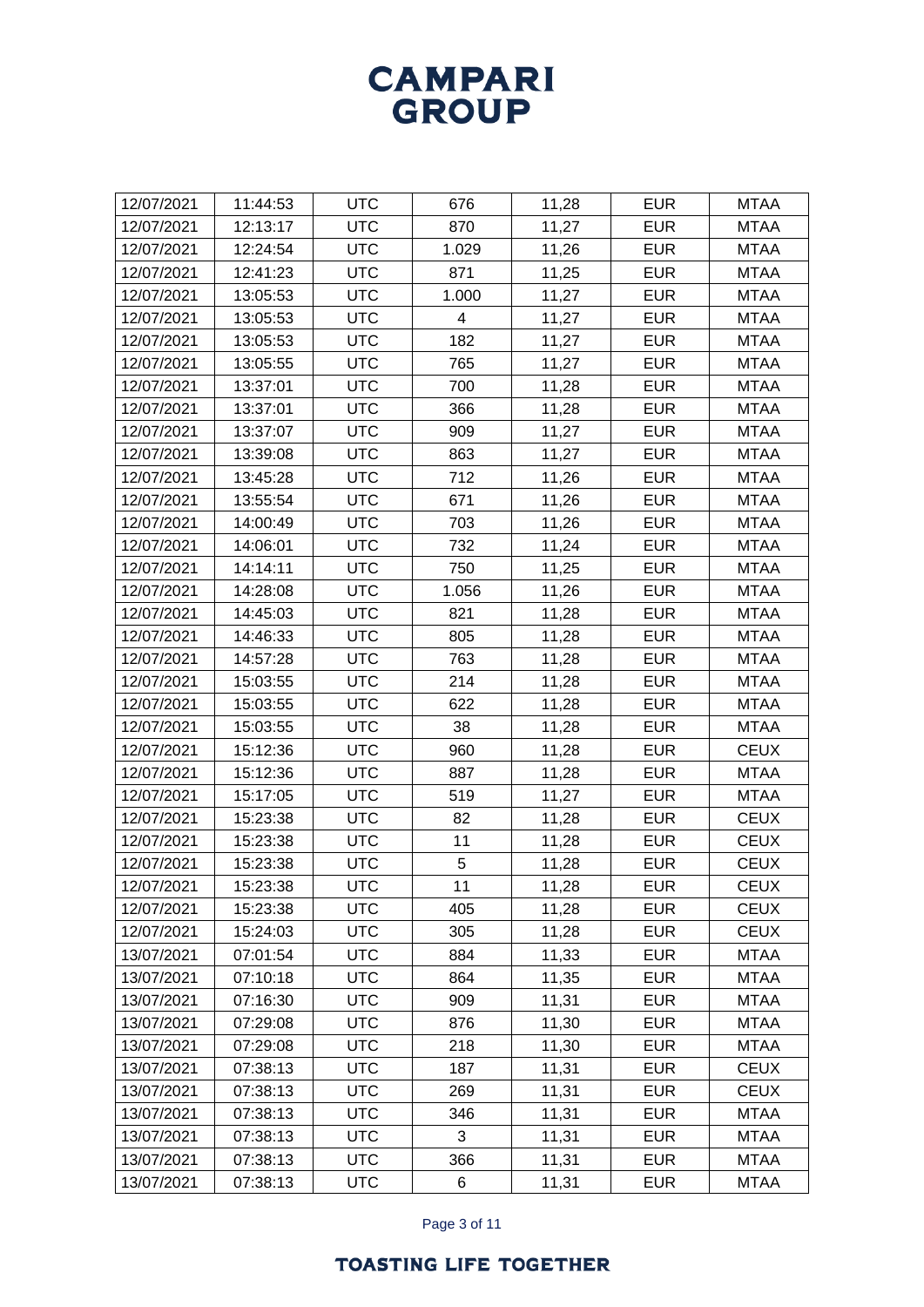| 13/07/2021 | 07:50:16 | <b>UTC</b> | 934            | 11,30 | <b>EUR</b> | <b>MTAA</b> |
|------------|----------|------------|----------------|-------|------------|-------------|
| 13/07/2021 | 07:58:59 | <b>UTC</b> | 789            | 11,29 | <b>EUR</b> | <b>MTAA</b> |
| 13/07/2021 | 08:08:28 | <b>UTC</b> | 1.004          | 11,30 | <b>EUR</b> | <b>MTAA</b> |
| 13/07/2021 | 08:20:52 | <b>UTC</b> | 373            | 11,32 | <b>EUR</b> | <b>MTAA</b> |
| 13/07/2021 | 08:20:52 | <b>UTC</b> | 306            | 11,32 | <b>EUR</b> | <b>MTAA</b> |
| 13/07/2021 | 08:25:28 | <b>UTC</b> | 571            | 11,31 | <b>EUR</b> | <b>MTAA</b> |
| 13/07/2021 | 08:26:41 | <b>UTC</b> | 610            | 11,30 | <b>EUR</b> | <b>MTAA</b> |
| 13/07/2021 | 08:32:25 | <b>UTC</b> | 664            | 11,29 | <b>EUR</b> | <b>MTAA</b> |
| 13/07/2021 | 08:53:51 | <b>UTC</b> | 313            | 11,30 | <b>EUR</b> | <b>MTAA</b> |
| 13/07/2021 | 08:53:51 | <b>UTC</b> | 272            | 11,30 | <b>EUR</b> | <b>MTAA</b> |
| 13/07/2021 | 08:53:51 | <b>UTC</b> | 1              | 11,30 | <b>EUR</b> | <b>MTAA</b> |
| 13/07/2021 | 08:53:51 | <b>UTC</b> | 1              | 11,30 | <b>EUR</b> | <b>MTAA</b> |
| 13/07/2021 | 08:53:51 | <b>UTC</b> | $\overline{2}$ | 11,30 | <b>EUR</b> | <b>MTAA</b> |
| 13/07/2021 | 08:55:46 | <b>UTC</b> | 383            | 11,32 | <b>EUR</b> | <b>MTAA</b> |
| 13/07/2021 | 09:09:50 | <b>UTC</b> | 750            | 11,27 | <b>EUR</b> | <b>MTAA</b> |
| 13/07/2021 | 09:29:39 | <b>UTC</b> | 747            | 11,29 | <b>EUR</b> | <b>MTAA</b> |
| 13/07/2021 | 09:29:39 | <b>UTC</b> | 223            | 11,29 | <b>EUR</b> | <b>MTAA</b> |
| 13/07/2021 | 09:31:03 | <b>UTC</b> | 707            | 11,28 | <b>EUR</b> | <b>MTAA</b> |
| 13/07/2021 | 09:55:54 | <b>UTC</b> | 117            | 11,31 | <b>EUR</b> | <b>CEUX</b> |
| 13/07/2021 | 09:55:54 | <b>UTC</b> | 195            | 11,31 | <b>EUR</b> | <b>CEUX</b> |
| 13/07/2021 | 09:59:05 | <b>UTC</b> | 665            | 11,32 | <b>EUR</b> | <b>CEUX</b> |
| 13/07/2021 | 09:59:05 | <b>UTC</b> | 410            | 11,32 | <b>EUR</b> | <b>MTAA</b> |
| 13/07/2021 | 10:04:20 | <b>UTC</b> | 670            | 11,31 | <b>EUR</b> | <b>MTAA</b> |
| 13/07/2021 | 10:15:07 | <b>UTC</b> | 742            | 11,30 | <b>EUR</b> | <b>MTAA</b> |
| 13/07/2021 | 10:34:31 | <b>UTC</b> | 857            | 11,29 | <b>EUR</b> | <b>MTAA</b> |
| 13/07/2021 | 10:43:25 | <b>UTC</b> | 706            | 11,30 | <b>EUR</b> | <b>MTAA</b> |
| 13/07/2021 | 11:01:41 | <b>UTC</b> | 783            | 11,31 | <b>EUR</b> | <b>MTAA</b> |
| 13/07/2021 | 11:24:00 | <b>UTC</b> | 50             | 11,30 | <b>EUR</b> | <b>TQEX</b> |
| 13/07/2021 | 11:24:00 | <b>UTC</b> | 1.074          | 11,30 | <b>EUR</b> | <b>TQEX</b> |
| 13/07/2021 | 11:53:58 | <b>UTC</b> | 246            | 11,30 | <b>EUR</b> | <b>CEUX</b> |
| 13/07/2021 | 11:53:58 | <b>UTC</b> | 599            | 11,30 | <b>EUR</b> | <b>MTAA</b> |
| 13/07/2021 | 11:53:58 | <b>UTC</b> | 411            | 11,30 | <b>EUR</b> | <b>MTAA</b> |
| 13/07/2021 | 12:14:26 | <b>UTC</b> | 159            | 11,31 | <b>EUR</b> | <b>CEUX</b> |
| 13/07/2021 | 12:14:26 | <b>UTC</b> | 112            | 11,31 | <b>EUR</b> | <b>CEUX</b> |
| 13/07/2021 | 12:14:26 | <b>UTC</b> | $\overline{2}$ | 11,31 | <b>EUR</b> | <b>MTAA</b> |
| 13/07/2021 | 12:14:26 | <b>UTC</b> | $\overline{2}$ | 11,31 | <b>EUR</b> | <b>MTAA</b> |
| 13/07/2021 | 12:14:26 | <b>UTC</b> | 344            | 11,31 | <b>EUR</b> | <b>MTAA</b> |
| 13/07/2021 | 12:14:26 | <b>UTC</b> | 22             | 11,31 | <b>EUR</b> | <b>MTAA</b> |
| 13/07/2021 | 12:14:26 | <b>UTC</b> | 306            | 11,31 | <b>EUR</b> | <b>MTAA</b> |
| 13/07/2021 | 12:14:26 | <b>UTC</b> | 44             | 11,31 | <b>EUR</b> | <b>MTAA</b> |
| 13/07/2021 | 12:33:20 | <b>UTC</b> | 187            | 11,30 | <b>EUR</b> | <b>CEUX</b> |
| 13/07/2021 | 12:33:20 | <b>UTC</b> | 682            | 11,30 | <b>EUR</b> | <b>MTAA</b> |
| 13/07/2021 | 12:34:08 | <b>UTC</b> | 660            | 11,30 | <b>EUR</b> | <b>MTAA</b> |
| 13/07/2021 | 12:47:34 | <b>UTC</b> | 835            | 11,30 | <b>EUR</b> | <b>MTAA</b> |
|            |          |            |                |       |            |             |

Page 4 of 11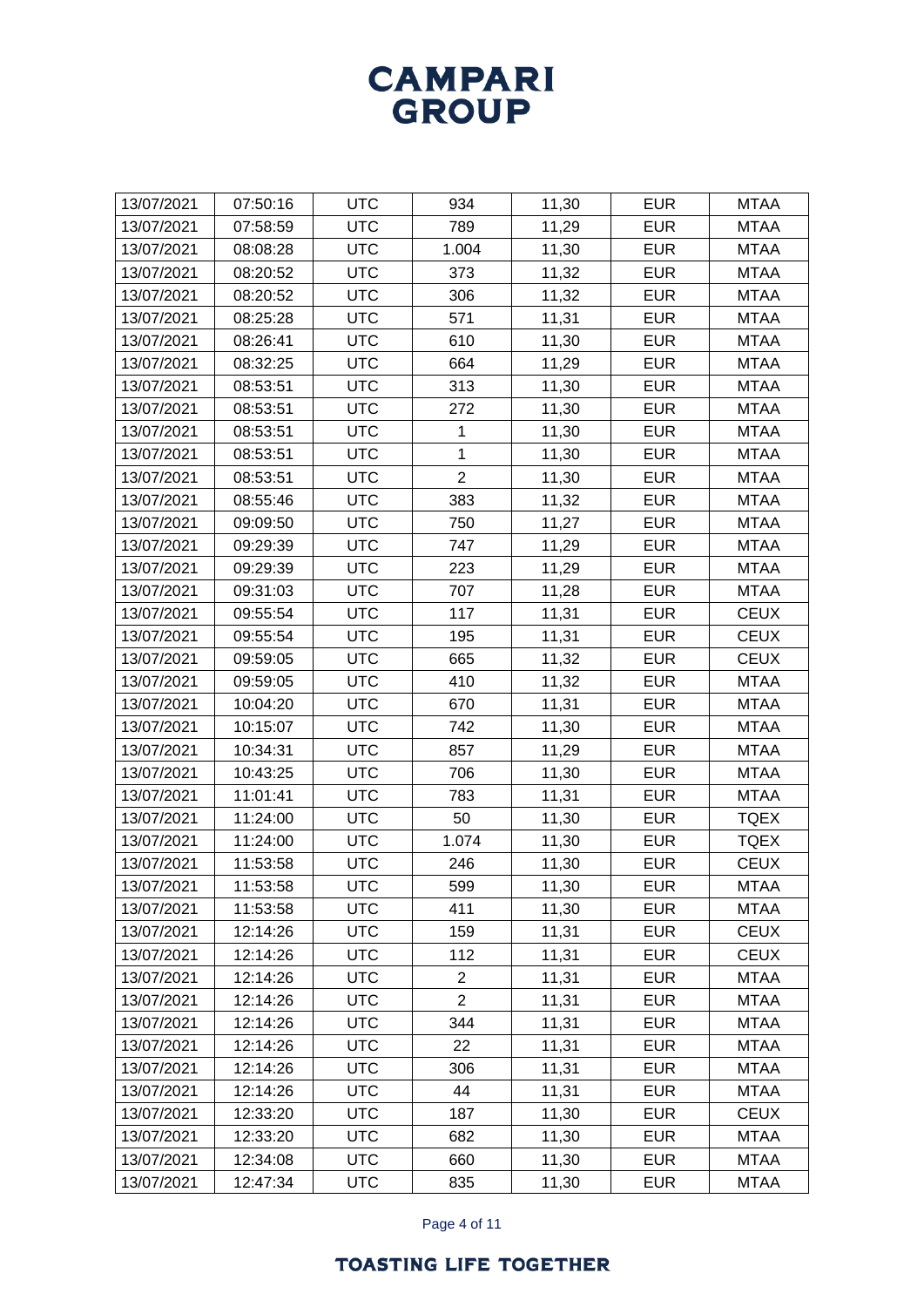| 13/07/2021<br>12:54:02<br><b>UTC</b><br>647<br>11,29<br><b>EUR</b><br><b>MTAA</b><br><b>UTC</b><br>11,30<br><b>EUR</b><br><b>MTAA</b><br>13/07/2021<br>13:11:10<br>681<br>13:26:02<br><b>UTC</b><br>196<br>11,30<br><b>EUR</b><br><b>MTAA</b><br>13/07/2021<br>11,31<br>13:30:40<br><b>UTC</b><br>208<br><b>EUR</b><br><b>CEUX</b><br>13/07/2021<br>13/07/2021<br><b>UTC</b><br>11,31<br><b>EUR</b><br><b>CEUX</b><br>13:30:40<br>279<br><b>UTC</b><br>13/07/2021<br>13:34:06<br>320<br>11,32<br><b>EUR</b><br><b>CEUX</b><br><b>UTC</b><br>11,32<br><b>EUR</b><br><b>CEUX</b><br>13/07/2021<br>13:34:06<br>300<br>13/07/2021<br>13:34:06<br><b>UTC</b><br>850<br>11,32<br><b>EUR</b><br><b>MTAA</b><br><b>UTC</b><br>3<br>11,32<br><b>EUR</b><br>13/07/2021<br>13:34:06<br><b>MTAA</b><br><b>UTC</b><br>503<br>11,32<br><b>EUR</b><br><b>MTAA</b><br>13/07/2021<br>13:34:06<br>11,32<br><b>UTC</b><br>62<br><b>EUR</b><br>13/07/2021<br>13:34:06<br><b>MTAA</b><br>13/07/2021<br><b>UTC</b><br>143<br>11,30<br><b>EUR</b><br>13:46:14<br><b>MTAA</b><br>13/07/2021<br>13:52:15<br><b>UTC</b><br>899<br>11,31<br><b>EUR</b><br><b>MTAA</b><br>13/07/2021<br><b>UTC</b><br>383<br>11,31<br><b>EUR</b><br><b>CEUX</b><br>14:02:27<br><b>UTC</b><br>444<br>13/07/2021<br>14:02:27<br>11,31<br><b>EUR</b><br><b>MTAA</b><br><b>UTC</b><br>11,31<br><b>EUR</b><br>13/07/2021<br>14:02:27<br>1.043<br><b>MTAA</b><br>13/07/2021<br>14:20:29<br><b>UTC</b><br>384<br>11,31<br><b>EUR</b><br><b>MTAA</b><br>14:24:12<br><b>UTC</b><br>375<br>11,31<br><b>EUR</b><br><b>CEUX</b><br>13/07/2021<br><b>UTC</b><br>741<br>11,31<br><b>EUR</b><br><b>MTAA</b><br>13/07/2021<br>14:24:12<br>11,31<br><b>UTC</b><br>669<br><b>EUR</b><br><b>MTAA</b><br>13/07/2021<br>14:24:12<br>13/07/2021<br><b>UTC</b><br>11,30<br><b>EUR</b><br>14:30:14<br>861<br><b>MTAA</b><br>11,30<br><b>EUR</b><br>13/07/2021<br>14:41:22<br><b>UTC</b><br>40<br><b>MTAA</b><br><b>UTC</b><br>160<br>11,30<br><b>EUR</b><br>13/07/2021<br>14:41:22<br><b>MTAA</b><br><b>UTC</b><br>531<br><b>EUR</b><br><b>MTAA</b><br>13/07/2021<br>14:41:22<br>11,30<br><b>UTC</b><br>11,31<br>14:54:46<br><b>EUR</b><br><b>TQEX</b><br>13/07/2021<br>296<br>13/07/2021<br>14:58:39<br><b>UTC</b><br>228<br>11,31<br><b>EUR</b><br><b>TQEX</b><br><b>UTC</b><br>11,31<br><b>EUR</b><br><b>CEUX</b><br>13/07/2021<br>15:01:04<br>316<br><b>UTC</b><br>700<br>11,31<br><b>EUR</b><br><b>CEUX</b><br>13/07/2021<br>15:01:04<br><b>UTC</b><br>11,31<br><b>EUR</b><br>13/07/2021<br>15:08:02<br>177<br><b>MTAA</b><br><b>UTC</b><br>11,31<br><b>EUR</b><br>13/07/2021<br>15:08:02<br>4<br><b>MTAA</b><br>15:08:02<br><b>UTC</b><br>807<br>11,31<br><b>EUR</b><br>13/07/2021<br><b>MTAA</b><br><b>UTC</b><br>854<br><b>EUR</b><br>13/07/2021<br>15:08:02<br>11,31<br><b>MTAA</b><br><b>UTC</b><br><b>EUR</b><br>13/07/2021<br>15:20:28<br>819<br>11,31<br><b>MTAA</b><br><b>UTC</b><br>11,30<br>13/07/2021<br>15:20:53<br>410<br><b>EUR</b><br><b>MTAA</b><br><b>EUR</b><br>13/07/2021<br>15:24:08<br><b>UTC</b><br>233<br>11,31<br><b>MTAA</b><br><b>UTC</b><br>13/07/2021<br>107<br>11,31<br><b>EUR</b><br><b>MTAA</b><br>15:24:08<br><b>EUR</b><br>13/07/2021<br>15:24:08<br><b>UTC</b><br>69<br>11,31<br><b>TQEX</b><br><b>UTC</b><br>26<br>11,30<br>14/07/2021<br>07:04:47<br><b>EUR</b><br><b>MTAA</b><br>14/07/2021<br>07:04:56<br><b>UTC</b><br>892<br>11,30<br><b>EUR</b><br><b>MTAA</b><br><b>EUR</b><br><b>UTC</b><br>911<br>11,29<br>14/07/2021<br>07:07:56<br><b>MTAA</b><br><b>UTC</b><br>14/07/2021<br>07:20:18<br>773<br>11,30<br><b>EUR</b><br><b>MTAA</b><br><b>UTC</b><br>14/07/2021<br>07:23:33<br>820<br>11,29<br><b>EUR</b><br><b>MTAA</b><br><b>UTC</b><br>11,29<br>14/07/2021<br>07:36:00<br>211<br><b>EUR</b><br><b>CEUX</b><br><b>EUR</b><br>14/07/2021<br>07:37:31<br><b>UTC</b><br>681<br>11,28<br><b>MTAA</b> |  |  |  |  |
|------------------------------------------------------------------------------------------------------------------------------------------------------------------------------------------------------------------------------------------------------------------------------------------------------------------------------------------------------------------------------------------------------------------------------------------------------------------------------------------------------------------------------------------------------------------------------------------------------------------------------------------------------------------------------------------------------------------------------------------------------------------------------------------------------------------------------------------------------------------------------------------------------------------------------------------------------------------------------------------------------------------------------------------------------------------------------------------------------------------------------------------------------------------------------------------------------------------------------------------------------------------------------------------------------------------------------------------------------------------------------------------------------------------------------------------------------------------------------------------------------------------------------------------------------------------------------------------------------------------------------------------------------------------------------------------------------------------------------------------------------------------------------------------------------------------------------------------------------------------------------------------------------------------------------------------------------------------------------------------------------------------------------------------------------------------------------------------------------------------------------------------------------------------------------------------------------------------------------------------------------------------------------------------------------------------------------------------------------------------------------------------------------------------------------------------------------------------------------------------------------------------------------------------------------------------------------------------------------------------------------------------------------------------------------------------------------------------------------------------------------------------------------------------------------------------------------------------------------------------------------------------------------------------------------------------------------------------------------------------------------------------------------------------------------------------------------------------------------------------------------------------------------------------------------------------------------------------------------------------------------------------------------------------------------------------------------------------------------------------------------------------------------------------------------------------------------------------------------------------------------------------------------------------------------------------------------------------------------------------------------------------------------------------------------------------------------------------------------------------------------------------------------------------------------------------------------------------------------------------------------------|--|--|--|--|
|                                                                                                                                                                                                                                                                                                                                                                                                                                                                                                                                                                                                                                                                                                                                                                                                                                                                                                                                                                                                                                                                                                                                                                                                                                                                                                                                                                                                                                                                                                                                                                                                                                                                                                                                                                                                                                                                                                                                                                                                                                                                                                                                                                                                                                                                                                                                                                                                                                                                                                                                                                                                                                                                                                                                                                                                                                                                                                                                                                                                                                                                                                                                                                                                                                                                                                                                                                                                                                                                                                                                                                                                                                                                                                                                                                                                                                                                                    |  |  |  |  |
|                                                                                                                                                                                                                                                                                                                                                                                                                                                                                                                                                                                                                                                                                                                                                                                                                                                                                                                                                                                                                                                                                                                                                                                                                                                                                                                                                                                                                                                                                                                                                                                                                                                                                                                                                                                                                                                                                                                                                                                                                                                                                                                                                                                                                                                                                                                                                                                                                                                                                                                                                                                                                                                                                                                                                                                                                                                                                                                                                                                                                                                                                                                                                                                                                                                                                                                                                                                                                                                                                                                                                                                                                                                                                                                                                                                                                                                                                    |  |  |  |  |
|                                                                                                                                                                                                                                                                                                                                                                                                                                                                                                                                                                                                                                                                                                                                                                                                                                                                                                                                                                                                                                                                                                                                                                                                                                                                                                                                                                                                                                                                                                                                                                                                                                                                                                                                                                                                                                                                                                                                                                                                                                                                                                                                                                                                                                                                                                                                                                                                                                                                                                                                                                                                                                                                                                                                                                                                                                                                                                                                                                                                                                                                                                                                                                                                                                                                                                                                                                                                                                                                                                                                                                                                                                                                                                                                                                                                                                                                                    |  |  |  |  |
|                                                                                                                                                                                                                                                                                                                                                                                                                                                                                                                                                                                                                                                                                                                                                                                                                                                                                                                                                                                                                                                                                                                                                                                                                                                                                                                                                                                                                                                                                                                                                                                                                                                                                                                                                                                                                                                                                                                                                                                                                                                                                                                                                                                                                                                                                                                                                                                                                                                                                                                                                                                                                                                                                                                                                                                                                                                                                                                                                                                                                                                                                                                                                                                                                                                                                                                                                                                                                                                                                                                                                                                                                                                                                                                                                                                                                                                                                    |  |  |  |  |
|                                                                                                                                                                                                                                                                                                                                                                                                                                                                                                                                                                                                                                                                                                                                                                                                                                                                                                                                                                                                                                                                                                                                                                                                                                                                                                                                                                                                                                                                                                                                                                                                                                                                                                                                                                                                                                                                                                                                                                                                                                                                                                                                                                                                                                                                                                                                                                                                                                                                                                                                                                                                                                                                                                                                                                                                                                                                                                                                                                                                                                                                                                                                                                                                                                                                                                                                                                                                                                                                                                                                                                                                                                                                                                                                                                                                                                                                                    |  |  |  |  |
|                                                                                                                                                                                                                                                                                                                                                                                                                                                                                                                                                                                                                                                                                                                                                                                                                                                                                                                                                                                                                                                                                                                                                                                                                                                                                                                                                                                                                                                                                                                                                                                                                                                                                                                                                                                                                                                                                                                                                                                                                                                                                                                                                                                                                                                                                                                                                                                                                                                                                                                                                                                                                                                                                                                                                                                                                                                                                                                                                                                                                                                                                                                                                                                                                                                                                                                                                                                                                                                                                                                                                                                                                                                                                                                                                                                                                                                                                    |  |  |  |  |
|                                                                                                                                                                                                                                                                                                                                                                                                                                                                                                                                                                                                                                                                                                                                                                                                                                                                                                                                                                                                                                                                                                                                                                                                                                                                                                                                                                                                                                                                                                                                                                                                                                                                                                                                                                                                                                                                                                                                                                                                                                                                                                                                                                                                                                                                                                                                                                                                                                                                                                                                                                                                                                                                                                                                                                                                                                                                                                                                                                                                                                                                                                                                                                                                                                                                                                                                                                                                                                                                                                                                                                                                                                                                                                                                                                                                                                                                                    |  |  |  |  |
|                                                                                                                                                                                                                                                                                                                                                                                                                                                                                                                                                                                                                                                                                                                                                                                                                                                                                                                                                                                                                                                                                                                                                                                                                                                                                                                                                                                                                                                                                                                                                                                                                                                                                                                                                                                                                                                                                                                                                                                                                                                                                                                                                                                                                                                                                                                                                                                                                                                                                                                                                                                                                                                                                                                                                                                                                                                                                                                                                                                                                                                                                                                                                                                                                                                                                                                                                                                                                                                                                                                                                                                                                                                                                                                                                                                                                                                                                    |  |  |  |  |
|                                                                                                                                                                                                                                                                                                                                                                                                                                                                                                                                                                                                                                                                                                                                                                                                                                                                                                                                                                                                                                                                                                                                                                                                                                                                                                                                                                                                                                                                                                                                                                                                                                                                                                                                                                                                                                                                                                                                                                                                                                                                                                                                                                                                                                                                                                                                                                                                                                                                                                                                                                                                                                                                                                                                                                                                                                                                                                                                                                                                                                                                                                                                                                                                                                                                                                                                                                                                                                                                                                                                                                                                                                                                                                                                                                                                                                                                                    |  |  |  |  |
|                                                                                                                                                                                                                                                                                                                                                                                                                                                                                                                                                                                                                                                                                                                                                                                                                                                                                                                                                                                                                                                                                                                                                                                                                                                                                                                                                                                                                                                                                                                                                                                                                                                                                                                                                                                                                                                                                                                                                                                                                                                                                                                                                                                                                                                                                                                                                                                                                                                                                                                                                                                                                                                                                                                                                                                                                                                                                                                                                                                                                                                                                                                                                                                                                                                                                                                                                                                                                                                                                                                                                                                                                                                                                                                                                                                                                                                                                    |  |  |  |  |
|                                                                                                                                                                                                                                                                                                                                                                                                                                                                                                                                                                                                                                                                                                                                                                                                                                                                                                                                                                                                                                                                                                                                                                                                                                                                                                                                                                                                                                                                                                                                                                                                                                                                                                                                                                                                                                                                                                                                                                                                                                                                                                                                                                                                                                                                                                                                                                                                                                                                                                                                                                                                                                                                                                                                                                                                                                                                                                                                                                                                                                                                                                                                                                                                                                                                                                                                                                                                                                                                                                                                                                                                                                                                                                                                                                                                                                                                                    |  |  |  |  |
|                                                                                                                                                                                                                                                                                                                                                                                                                                                                                                                                                                                                                                                                                                                                                                                                                                                                                                                                                                                                                                                                                                                                                                                                                                                                                                                                                                                                                                                                                                                                                                                                                                                                                                                                                                                                                                                                                                                                                                                                                                                                                                                                                                                                                                                                                                                                                                                                                                                                                                                                                                                                                                                                                                                                                                                                                                                                                                                                                                                                                                                                                                                                                                                                                                                                                                                                                                                                                                                                                                                                                                                                                                                                                                                                                                                                                                                                                    |  |  |  |  |
|                                                                                                                                                                                                                                                                                                                                                                                                                                                                                                                                                                                                                                                                                                                                                                                                                                                                                                                                                                                                                                                                                                                                                                                                                                                                                                                                                                                                                                                                                                                                                                                                                                                                                                                                                                                                                                                                                                                                                                                                                                                                                                                                                                                                                                                                                                                                                                                                                                                                                                                                                                                                                                                                                                                                                                                                                                                                                                                                                                                                                                                                                                                                                                                                                                                                                                                                                                                                                                                                                                                                                                                                                                                                                                                                                                                                                                                                                    |  |  |  |  |
|                                                                                                                                                                                                                                                                                                                                                                                                                                                                                                                                                                                                                                                                                                                                                                                                                                                                                                                                                                                                                                                                                                                                                                                                                                                                                                                                                                                                                                                                                                                                                                                                                                                                                                                                                                                                                                                                                                                                                                                                                                                                                                                                                                                                                                                                                                                                                                                                                                                                                                                                                                                                                                                                                                                                                                                                                                                                                                                                                                                                                                                                                                                                                                                                                                                                                                                                                                                                                                                                                                                                                                                                                                                                                                                                                                                                                                                                                    |  |  |  |  |
|                                                                                                                                                                                                                                                                                                                                                                                                                                                                                                                                                                                                                                                                                                                                                                                                                                                                                                                                                                                                                                                                                                                                                                                                                                                                                                                                                                                                                                                                                                                                                                                                                                                                                                                                                                                                                                                                                                                                                                                                                                                                                                                                                                                                                                                                                                                                                                                                                                                                                                                                                                                                                                                                                                                                                                                                                                                                                                                                                                                                                                                                                                                                                                                                                                                                                                                                                                                                                                                                                                                                                                                                                                                                                                                                                                                                                                                                                    |  |  |  |  |
|                                                                                                                                                                                                                                                                                                                                                                                                                                                                                                                                                                                                                                                                                                                                                                                                                                                                                                                                                                                                                                                                                                                                                                                                                                                                                                                                                                                                                                                                                                                                                                                                                                                                                                                                                                                                                                                                                                                                                                                                                                                                                                                                                                                                                                                                                                                                                                                                                                                                                                                                                                                                                                                                                                                                                                                                                                                                                                                                                                                                                                                                                                                                                                                                                                                                                                                                                                                                                                                                                                                                                                                                                                                                                                                                                                                                                                                                                    |  |  |  |  |
|                                                                                                                                                                                                                                                                                                                                                                                                                                                                                                                                                                                                                                                                                                                                                                                                                                                                                                                                                                                                                                                                                                                                                                                                                                                                                                                                                                                                                                                                                                                                                                                                                                                                                                                                                                                                                                                                                                                                                                                                                                                                                                                                                                                                                                                                                                                                                                                                                                                                                                                                                                                                                                                                                                                                                                                                                                                                                                                                                                                                                                                                                                                                                                                                                                                                                                                                                                                                                                                                                                                                                                                                                                                                                                                                                                                                                                                                                    |  |  |  |  |
|                                                                                                                                                                                                                                                                                                                                                                                                                                                                                                                                                                                                                                                                                                                                                                                                                                                                                                                                                                                                                                                                                                                                                                                                                                                                                                                                                                                                                                                                                                                                                                                                                                                                                                                                                                                                                                                                                                                                                                                                                                                                                                                                                                                                                                                                                                                                                                                                                                                                                                                                                                                                                                                                                                                                                                                                                                                                                                                                                                                                                                                                                                                                                                                                                                                                                                                                                                                                                                                                                                                                                                                                                                                                                                                                                                                                                                                                                    |  |  |  |  |
|                                                                                                                                                                                                                                                                                                                                                                                                                                                                                                                                                                                                                                                                                                                                                                                                                                                                                                                                                                                                                                                                                                                                                                                                                                                                                                                                                                                                                                                                                                                                                                                                                                                                                                                                                                                                                                                                                                                                                                                                                                                                                                                                                                                                                                                                                                                                                                                                                                                                                                                                                                                                                                                                                                                                                                                                                                                                                                                                                                                                                                                                                                                                                                                                                                                                                                                                                                                                                                                                                                                                                                                                                                                                                                                                                                                                                                                                                    |  |  |  |  |
|                                                                                                                                                                                                                                                                                                                                                                                                                                                                                                                                                                                                                                                                                                                                                                                                                                                                                                                                                                                                                                                                                                                                                                                                                                                                                                                                                                                                                                                                                                                                                                                                                                                                                                                                                                                                                                                                                                                                                                                                                                                                                                                                                                                                                                                                                                                                                                                                                                                                                                                                                                                                                                                                                                                                                                                                                                                                                                                                                                                                                                                                                                                                                                                                                                                                                                                                                                                                                                                                                                                                                                                                                                                                                                                                                                                                                                                                                    |  |  |  |  |
|                                                                                                                                                                                                                                                                                                                                                                                                                                                                                                                                                                                                                                                                                                                                                                                                                                                                                                                                                                                                                                                                                                                                                                                                                                                                                                                                                                                                                                                                                                                                                                                                                                                                                                                                                                                                                                                                                                                                                                                                                                                                                                                                                                                                                                                                                                                                                                                                                                                                                                                                                                                                                                                                                                                                                                                                                                                                                                                                                                                                                                                                                                                                                                                                                                                                                                                                                                                                                                                                                                                                                                                                                                                                                                                                                                                                                                                                                    |  |  |  |  |
|                                                                                                                                                                                                                                                                                                                                                                                                                                                                                                                                                                                                                                                                                                                                                                                                                                                                                                                                                                                                                                                                                                                                                                                                                                                                                                                                                                                                                                                                                                                                                                                                                                                                                                                                                                                                                                                                                                                                                                                                                                                                                                                                                                                                                                                                                                                                                                                                                                                                                                                                                                                                                                                                                                                                                                                                                                                                                                                                                                                                                                                                                                                                                                                                                                                                                                                                                                                                                                                                                                                                                                                                                                                                                                                                                                                                                                                                                    |  |  |  |  |
|                                                                                                                                                                                                                                                                                                                                                                                                                                                                                                                                                                                                                                                                                                                                                                                                                                                                                                                                                                                                                                                                                                                                                                                                                                                                                                                                                                                                                                                                                                                                                                                                                                                                                                                                                                                                                                                                                                                                                                                                                                                                                                                                                                                                                                                                                                                                                                                                                                                                                                                                                                                                                                                                                                                                                                                                                                                                                                                                                                                                                                                                                                                                                                                                                                                                                                                                                                                                                                                                                                                                                                                                                                                                                                                                                                                                                                                                                    |  |  |  |  |
|                                                                                                                                                                                                                                                                                                                                                                                                                                                                                                                                                                                                                                                                                                                                                                                                                                                                                                                                                                                                                                                                                                                                                                                                                                                                                                                                                                                                                                                                                                                                                                                                                                                                                                                                                                                                                                                                                                                                                                                                                                                                                                                                                                                                                                                                                                                                                                                                                                                                                                                                                                                                                                                                                                                                                                                                                                                                                                                                                                                                                                                                                                                                                                                                                                                                                                                                                                                                                                                                                                                                                                                                                                                                                                                                                                                                                                                                                    |  |  |  |  |
|                                                                                                                                                                                                                                                                                                                                                                                                                                                                                                                                                                                                                                                                                                                                                                                                                                                                                                                                                                                                                                                                                                                                                                                                                                                                                                                                                                                                                                                                                                                                                                                                                                                                                                                                                                                                                                                                                                                                                                                                                                                                                                                                                                                                                                                                                                                                                                                                                                                                                                                                                                                                                                                                                                                                                                                                                                                                                                                                                                                                                                                                                                                                                                                                                                                                                                                                                                                                                                                                                                                                                                                                                                                                                                                                                                                                                                                                                    |  |  |  |  |
|                                                                                                                                                                                                                                                                                                                                                                                                                                                                                                                                                                                                                                                                                                                                                                                                                                                                                                                                                                                                                                                                                                                                                                                                                                                                                                                                                                                                                                                                                                                                                                                                                                                                                                                                                                                                                                                                                                                                                                                                                                                                                                                                                                                                                                                                                                                                                                                                                                                                                                                                                                                                                                                                                                                                                                                                                                                                                                                                                                                                                                                                                                                                                                                                                                                                                                                                                                                                                                                                                                                                                                                                                                                                                                                                                                                                                                                                                    |  |  |  |  |
|                                                                                                                                                                                                                                                                                                                                                                                                                                                                                                                                                                                                                                                                                                                                                                                                                                                                                                                                                                                                                                                                                                                                                                                                                                                                                                                                                                                                                                                                                                                                                                                                                                                                                                                                                                                                                                                                                                                                                                                                                                                                                                                                                                                                                                                                                                                                                                                                                                                                                                                                                                                                                                                                                                                                                                                                                                                                                                                                                                                                                                                                                                                                                                                                                                                                                                                                                                                                                                                                                                                                                                                                                                                                                                                                                                                                                                                                                    |  |  |  |  |
|                                                                                                                                                                                                                                                                                                                                                                                                                                                                                                                                                                                                                                                                                                                                                                                                                                                                                                                                                                                                                                                                                                                                                                                                                                                                                                                                                                                                                                                                                                                                                                                                                                                                                                                                                                                                                                                                                                                                                                                                                                                                                                                                                                                                                                                                                                                                                                                                                                                                                                                                                                                                                                                                                                                                                                                                                                                                                                                                                                                                                                                                                                                                                                                                                                                                                                                                                                                                                                                                                                                                                                                                                                                                                                                                                                                                                                                                                    |  |  |  |  |
|                                                                                                                                                                                                                                                                                                                                                                                                                                                                                                                                                                                                                                                                                                                                                                                                                                                                                                                                                                                                                                                                                                                                                                                                                                                                                                                                                                                                                                                                                                                                                                                                                                                                                                                                                                                                                                                                                                                                                                                                                                                                                                                                                                                                                                                                                                                                                                                                                                                                                                                                                                                                                                                                                                                                                                                                                                                                                                                                                                                                                                                                                                                                                                                                                                                                                                                                                                                                                                                                                                                                                                                                                                                                                                                                                                                                                                                                                    |  |  |  |  |
|                                                                                                                                                                                                                                                                                                                                                                                                                                                                                                                                                                                                                                                                                                                                                                                                                                                                                                                                                                                                                                                                                                                                                                                                                                                                                                                                                                                                                                                                                                                                                                                                                                                                                                                                                                                                                                                                                                                                                                                                                                                                                                                                                                                                                                                                                                                                                                                                                                                                                                                                                                                                                                                                                                                                                                                                                                                                                                                                                                                                                                                                                                                                                                                                                                                                                                                                                                                                                                                                                                                                                                                                                                                                                                                                                                                                                                                                                    |  |  |  |  |
|                                                                                                                                                                                                                                                                                                                                                                                                                                                                                                                                                                                                                                                                                                                                                                                                                                                                                                                                                                                                                                                                                                                                                                                                                                                                                                                                                                                                                                                                                                                                                                                                                                                                                                                                                                                                                                                                                                                                                                                                                                                                                                                                                                                                                                                                                                                                                                                                                                                                                                                                                                                                                                                                                                                                                                                                                                                                                                                                                                                                                                                                                                                                                                                                                                                                                                                                                                                                                                                                                                                                                                                                                                                                                                                                                                                                                                                                                    |  |  |  |  |
|                                                                                                                                                                                                                                                                                                                                                                                                                                                                                                                                                                                                                                                                                                                                                                                                                                                                                                                                                                                                                                                                                                                                                                                                                                                                                                                                                                                                                                                                                                                                                                                                                                                                                                                                                                                                                                                                                                                                                                                                                                                                                                                                                                                                                                                                                                                                                                                                                                                                                                                                                                                                                                                                                                                                                                                                                                                                                                                                                                                                                                                                                                                                                                                                                                                                                                                                                                                                                                                                                                                                                                                                                                                                                                                                                                                                                                                                                    |  |  |  |  |
|                                                                                                                                                                                                                                                                                                                                                                                                                                                                                                                                                                                                                                                                                                                                                                                                                                                                                                                                                                                                                                                                                                                                                                                                                                                                                                                                                                                                                                                                                                                                                                                                                                                                                                                                                                                                                                                                                                                                                                                                                                                                                                                                                                                                                                                                                                                                                                                                                                                                                                                                                                                                                                                                                                                                                                                                                                                                                                                                                                                                                                                                                                                                                                                                                                                                                                                                                                                                                                                                                                                                                                                                                                                                                                                                                                                                                                                                                    |  |  |  |  |
|                                                                                                                                                                                                                                                                                                                                                                                                                                                                                                                                                                                                                                                                                                                                                                                                                                                                                                                                                                                                                                                                                                                                                                                                                                                                                                                                                                                                                                                                                                                                                                                                                                                                                                                                                                                                                                                                                                                                                                                                                                                                                                                                                                                                                                                                                                                                                                                                                                                                                                                                                                                                                                                                                                                                                                                                                                                                                                                                                                                                                                                                                                                                                                                                                                                                                                                                                                                                                                                                                                                                                                                                                                                                                                                                                                                                                                                                                    |  |  |  |  |
|                                                                                                                                                                                                                                                                                                                                                                                                                                                                                                                                                                                                                                                                                                                                                                                                                                                                                                                                                                                                                                                                                                                                                                                                                                                                                                                                                                                                                                                                                                                                                                                                                                                                                                                                                                                                                                                                                                                                                                                                                                                                                                                                                                                                                                                                                                                                                                                                                                                                                                                                                                                                                                                                                                                                                                                                                                                                                                                                                                                                                                                                                                                                                                                                                                                                                                                                                                                                                                                                                                                                                                                                                                                                                                                                                                                                                                                                                    |  |  |  |  |
|                                                                                                                                                                                                                                                                                                                                                                                                                                                                                                                                                                                                                                                                                                                                                                                                                                                                                                                                                                                                                                                                                                                                                                                                                                                                                                                                                                                                                                                                                                                                                                                                                                                                                                                                                                                                                                                                                                                                                                                                                                                                                                                                                                                                                                                                                                                                                                                                                                                                                                                                                                                                                                                                                                                                                                                                                                                                                                                                                                                                                                                                                                                                                                                                                                                                                                                                                                                                                                                                                                                                                                                                                                                                                                                                                                                                                                                                                    |  |  |  |  |
|                                                                                                                                                                                                                                                                                                                                                                                                                                                                                                                                                                                                                                                                                                                                                                                                                                                                                                                                                                                                                                                                                                                                                                                                                                                                                                                                                                                                                                                                                                                                                                                                                                                                                                                                                                                                                                                                                                                                                                                                                                                                                                                                                                                                                                                                                                                                                                                                                                                                                                                                                                                                                                                                                                                                                                                                                                                                                                                                                                                                                                                                                                                                                                                                                                                                                                                                                                                                                                                                                                                                                                                                                                                                                                                                                                                                                                                                                    |  |  |  |  |
|                                                                                                                                                                                                                                                                                                                                                                                                                                                                                                                                                                                                                                                                                                                                                                                                                                                                                                                                                                                                                                                                                                                                                                                                                                                                                                                                                                                                                                                                                                                                                                                                                                                                                                                                                                                                                                                                                                                                                                                                                                                                                                                                                                                                                                                                                                                                                                                                                                                                                                                                                                                                                                                                                                                                                                                                                                                                                                                                                                                                                                                                                                                                                                                                                                                                                                                                                                                                                                                                                                                                                                                                                                                                                                                                                                                                                                                                                    |  |  |  |  |
|                                                                                                                                                                                                                                                                                                                                                                                                                                                                                                                                                                                                                                                                                                                                                                                                                                                                                                                                                                                                                                                                                                                                                                                                                                                                                                                                                                                                                                                                                                                                                                                                                                                                                                                                                                                                                                                                                                                                                                                                                                                                                                                                                                                                                                                                                                                                                                                                                                                                                                                                                                                                                                                                                                                                                                                                                                                                                                                                                                                                                                                                                                                                                                                                                                                                                                                                                                                                                                                                                                                                                                                                                                                                                                                                                                                                                                                                                    |  |  |  |  |
|                                                                                                                                                                                                                                                                                                                                                                                                                                                                                                                                                                                                                                                                                                                                                                                                                                                                                                                                                                                                                                                                                                                                                                                                                                                                                                                                                                                                                                                                                                                                                                                                                                                                                                                                                                                                                                                                                                                                                                                                                                                                                                                                                                                                                                                                                                                                                                                                                                                                                                                                                                                                                                                                                                                                                                                                                                                                                                                                                                                                                                                                                                                                                                                                                                                                                                                                                                                                                                                                                                                                                                                                                                                                                                                                                                                                                                                                                    |  |  |  |  |
|                                                                                                                                                                                                                                                                                                                                                                                                                                                                                                                                                                                                                                                                                                                                                                                                                                                                                                                                                                                                                                                                                                                                                                                                                                                                                                                                                                                                                                                                                                                                                                                                                                                                                                                                                                                                                                                                                                                                                                                                                                                                                                                                                                                                                                                                                                                                                                                                                                                                                                                                                                                                                                                                                                                                                                                                                                                                                                                                                                                                                                                                                                                                                                                                                                                                                                                                                                                                                                                                                                                                                                                                                                                                                                                                                                                                                                                                                    |  |  |  |  |
|                                                                                                                                                                                                                                                                                                                                                                                                                                                                                                                                                                                                                                                                                                                                                                                                                                                                                                                                                                                                                                                                                                                                                                                                                                                                                                                                                                                                                                                                                                                                                                                                                                                                                                                                                                                                                                                                                                                                                                                                                                                                                                                                                                                                                                                                                                                                                                                                                                                                                                                                                                                                                                                                                                                                                                                                                                                                                                                                                                                                                                                                                                                                                                                                                                                                                                                                                                                                                                                                                                                                                                                                                                                                                                                                                                                                                                                                                    |  |  |  |  |
|                                                                                                                                                                                                                                                                                                                                                                                                                                                                                                                                                                                                                                                                                                                                                                                                                                                                                                                                                                                                                                                                                                                                                                                                                                                                                                                                                                                                                                                                                                                                                                                                                                                                                                                                                                                                                                                                                                                                                                                                                                                                                                                                                                                                                                                                                                                                                                                                                                                                                                                                                                                                                                                                                                                                                                                                                                                                                                                                                                                                                                                                                                                                                                                                                                                                                                                                                                                                                                                                                                                                                                                                                                                                                                                                                                                                                                                                                    |  |  |  |  |
|                                                                                                                                                                                                                                                                                                                                                                                                                                                                                                                                                                                                                                                                                                                                                                                                                                                                                                                                                                                                                                                                                                                                                                                                                                                                                                                                                                                                                                                                                                                                                                                                                                                                                                                                                                                                                                                                                                                                                                                                                                                                                                                                                                                                                                                                                                                                                                                                                                                                                                                                                                                                                                                                                                                                                                                                                                                                                                                                                                                                                                                                                                                                                                                                                                                                                                                                                                                                                                                                                                                                                                                                                                                                                                                                                                                                                                                                                    |  |  |  |  |

Page 5 of 11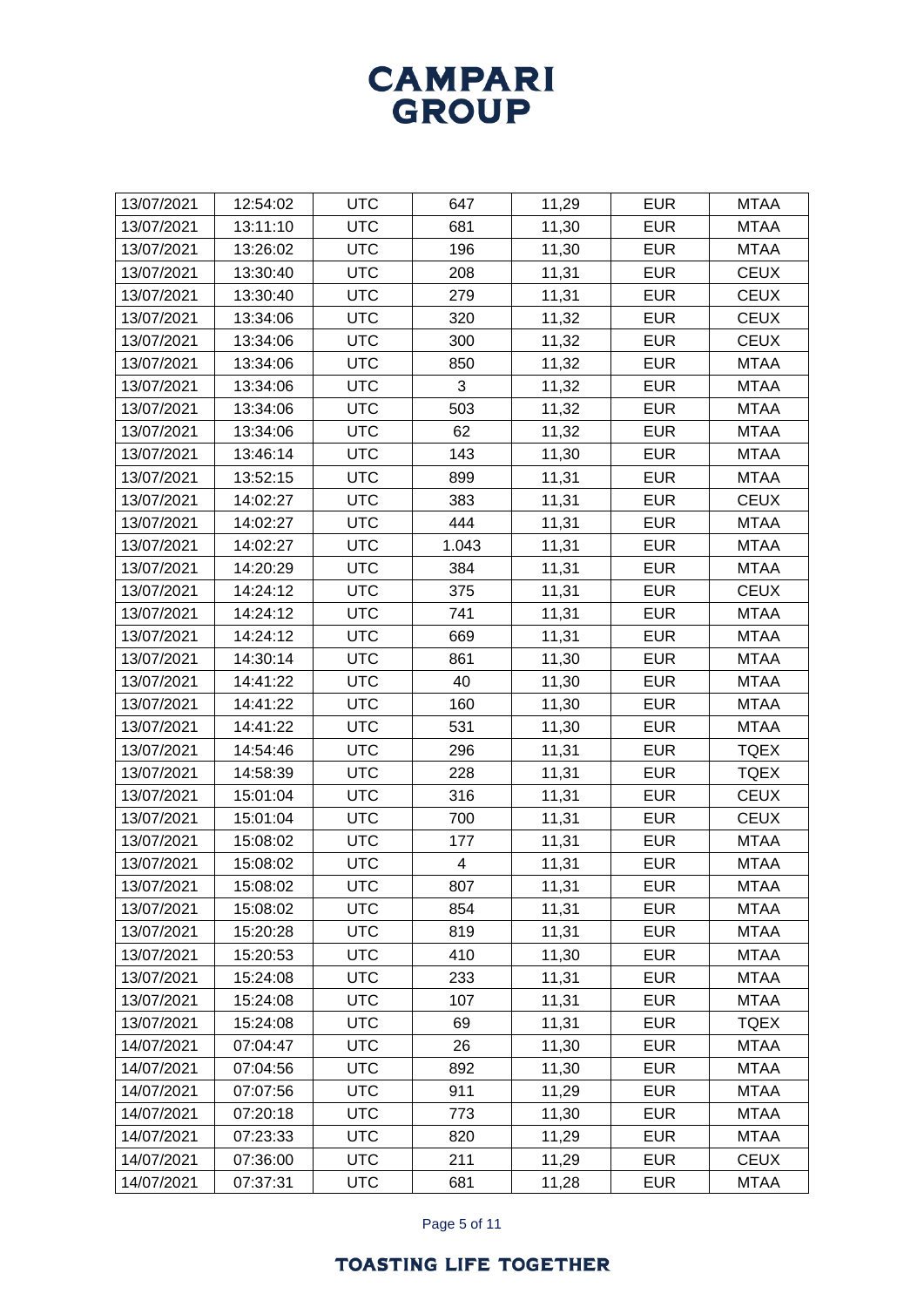| 14/07/2021 | 07:47:40 | <b>UTC</b> | 790            | 11,29 | <b>EUR</b> | <b>MTAA</b> |
|------------|----------|------------|----------------|-------|------------|-------------|
| 14/07/2021 | 07:53:25 | <b>UTC</b> | 727            | 11,30 | <b>EUR</b> | <b>MTAA</b> |
| 14/07/2021 | 07:55:20 | <b>UTC</b> | 588            | 11,30 | <b>EUR</b> | <b>MTAA</b> |
| 14/07/2021 | 07:56:57 | <b>UTC</b> | 699            | 11,29 | <b>EUR</b> | <b>MTAA</b> |
| 14/07/2021 | 08:01:23 | <b>UTC</b> | 698            | 11,29 | <b>EUR</b> | <b>MTAA</b> |
| 14/07/2021 | 08:14:55 | <b>UTC</b> | 618            | 11,28 | <b>EUR</b> | <b>MTAA</b> |
| 14/07/2021 | 08:34:29 | <b>UTC</b> | 17             | 11,29 | <b>EUR</b> | <b>CEUX</b> |
| 14/07/2021 | 08:34:29 | <b>UTC</b> | 50             | 11,29 | <b>EUR</b> | <b>CEUX</b> |
| 14/07/2021 | 08:34:29 | <b>UTC</b> | 682            | 11,29 | <b>EUR</b> | <b>CEUX</b> |
| 14/07/2021 | 08:34:29 | <b>UTC</b> | 31             | 11,29 | <b>EUR</b> | <b>TQEX</b> |
| 14/07/2021 | 08:44:34 | <b>UTC</b> | 300            | 11,30 | <b>EUR</b> | <b>CEUX</b> |
| 14/07/2021 | 08:44:34 | <b>UTC</b> | 50             | 11,30 | <b>EUR</b> | <b>CEUX</b> |
| 14/07/2021 | 08:44:34 | <b>UTC</b> | 195            | 11,30 | <b>EUR</b> | <b>CEUX</b> |
| 14/07/2021 | 08:51:37 | <b>UTC</b> | 96             | 11,29 | <b>EUR</b> | <b>MTAA</b> |
| 14/07/2021 | 08:51:37 | <b>UTC</b> | 871            | 11,29 | <b>EUR</b> | <b>MTAA</b> |
| 14/07/2021 | 09:05:44 | <b>UTC</b> | 217            | 11,30 | <b>EUR</b> | <b>CEUX</b> |
| 14/07/2021 | 09:05:44 | <b>UTC</b> | 72             | 11,30 | <b>EUR</b> | <b>CEUX</b> |
| 14/07/2021 | 09:05:44 | <b>UTC</b> | 187            | 11,30 | <b>EUR</b> | <b>TQEX</b> |
| 14/07/2021 | 09:05:44 | <b>UTC</b> | 1              | 11,30 | <b>EUR</b> | <b>TQEX</b> |
| 14/07/2021 | 09:05:44 | <b>UTC</b> | 128            | 11,30 | <b>EUR</b> | <b>TQEX</b> |
| 14/07/2021 | 09:08:17 | <b>UTC</b> | 558            | 11,30 | <b>EUR</b> | <b>MTAA</b> |
| 14/07/2021 | 09:22:53 | <b>UTC</b> | 257            | 11,29 | <b>EUR</b> | <b>MTAA</b> |
| 14/07/2021 | 09:22:53 | <b>UTC</b> | 734            | 11,29 | <b>EUR</b> | <b>MTAA</b> |
| 14/07/2021 | 09:38:01 | <b>UTC</b> | 303            | 11,31 | <b>EUR</b> | <b>MTAA</b> |
| 14/07/2021 | 09:38:01 | <b>UTC</b> | 719            | 11,31 | <b>EUR</b> | <b>MTAA</b> |
| 14/07/2021 | 09:38:01 | <b>UTC</b> | 155            | 11,31 | <b>EUR</b> | <b>MTAA</b> |
| 14/07/2021 | 09:48:31 | <b>UTC</b> | 668            | 11,30 | <b>EUR</b> | <b>MTAA</b> |
| 14/07/2021 | 09:52:40 | <b>UTC</b> | 638            | 11,29 | <b>EUR</b> | <b>MTAA</b> |
| 14/07/2021 | 10:07:56 | <b>UTC</b> | 639            | 11,28 | <b>EUR</b> | <b>MTAA</b> |
| 14/07/2021 | 10:32:06 | <b>UTC</b> | 627            | 11,29 | <b>EUR</b> | <b>MTAA</b> |
| 14/07/2021 | 10:32:06 | <b>UTC</b> | 141            | 11,29 | <b>EUR</b> | <b>MTAA</b> |
| 14/07/2021 | 10:44:34 | <b>UTC</b> | 385            | 11,29 | <b>EUR</b> | <b>CEUX</b> |
| 14/07/2021 | 10:44:34 | <b>UTC</b> | 189            | 11,29 | <b>EUR</b> | <b>CEUX</b> |
| 14/07/2021 | 10:44:34 | <b>UTC</b> | $\overline{c}$ | 11,29 | <b>EUR</b> | <b>MTAA</b> |
| 14/07/2021 | 10:44:34 | <b>UTC</b> | 1              | 11,29 | <b>EUR</b> | <b>MTAA</b> |
| 14/07/2021 | 10:44:34 | <b>UTC</b> | 382            | 11,29 | <b>EUR</b> | <b>MTAA</b> |
| 14/07/2021 | 11:02:43 | <b>UTC</b> | 1              | 11,28 | <b>EUR</b> | <b>MTAA</b> |
| 14/07/2021 | 11:02:43 | <b>UTC</b> | 366            | 11,28 | <b>EUR</b> | <b>MTAA</b> |
| 14/07/2021 | 11:02:43 | <b>UTC</b> | 471            | 11,28 | <b>EUR</b> | <b>MTAA</b> |
| 14/07/2021 | 11:21:10 | <b>UTC</b> | 273            | 11,29 | <b>EUR</b> | <b>MTAA</b> |
| 14/07/2021 | 11:54:25 | <b>UTC</b> | 700            | 11,30 | <b>EUR</b> | <b>MTAA</b> |
| 14/07/2021 | 11:59:08 | <b>UTC</b> | 700            | 11,30 | <b>EUR</b> | <b>MTAA</b> |
| 14/07/2021 | 11:59:08 | <b>UTC</b> | 626            | 11,30 | <b>EUR</b> | <b>MTAA</b> |
| 14/07/2021 | 12:05:01 | <b>UTC</b> | 843            | 11,30 | <b>EUR</b> | <b>MTAA</b> |
|            |          |            |                |       |            |             |

Page 6 of 11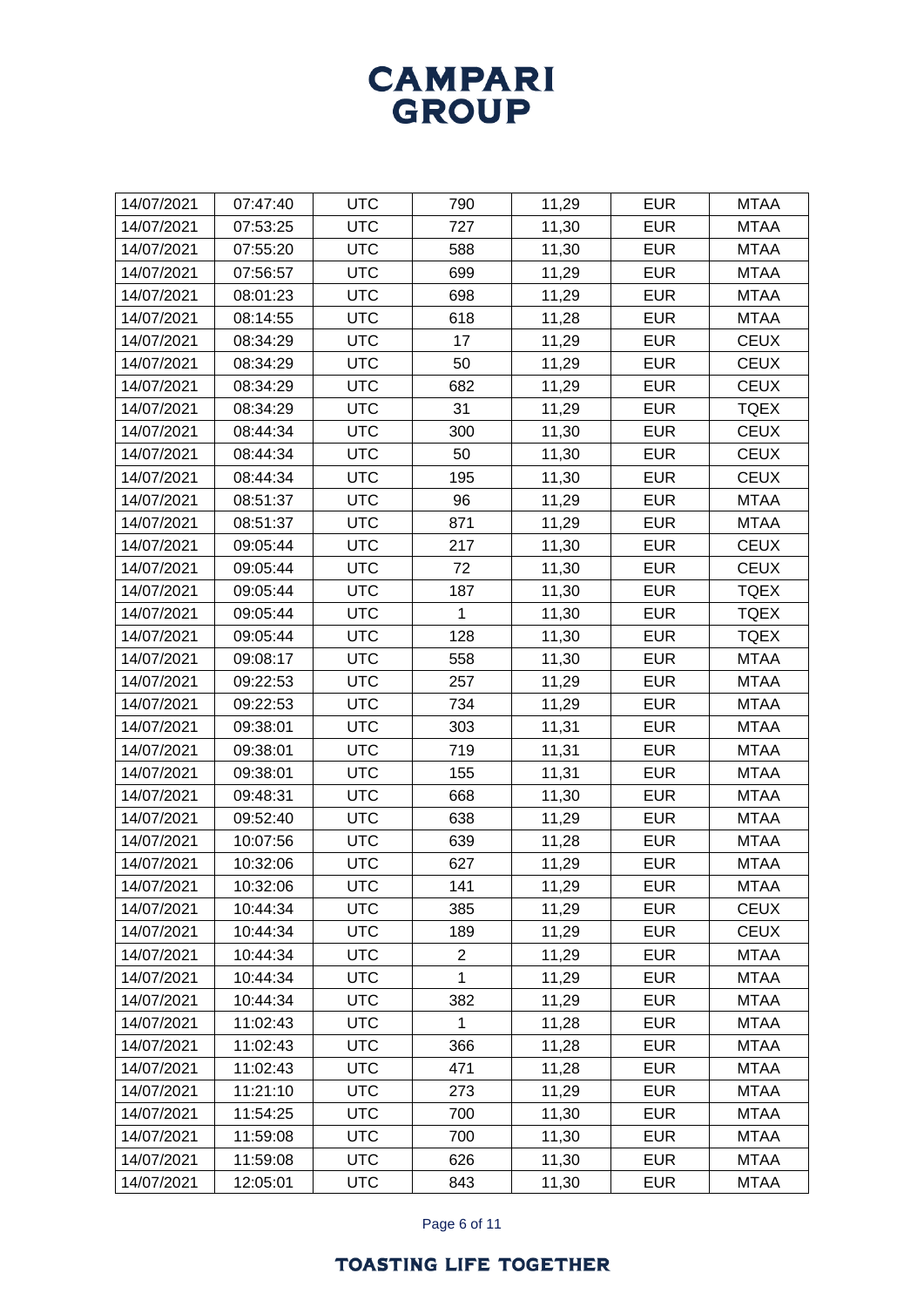| 14/07/2021 | 12:14:25 | <b>UTC</b> | 978            | 11,27 | <b>EUR</b> | <b>MTAA</b> |
|------------|----------|------------|----------------|-------|------------|-------------|
| 14/07/2021 | 12:43:34 | <b>UTC</b> | 3              | 11,28 | <b>EUR</b> | <b>MTAA</b> |
| 14/07/2021 | 12:43:34 | <b>UTC</b> | 132            | 11,28 | <b>EUR</b> | <b>MTAA</b> |
| 14/07/2021 | 12:48:50 | <b>UTC</b> | 763            | 11,29 | <b>EUR</b> | <b>CEUX</b> |
| 14/07/2021 | 12:57:41 | <b>UTC</b> | 200            | 11,29 | <b>EUR</b> | <b>CEUX</b> |
| 14/07/2021 | 12:57:41 | <b>UTC</b> | 218            | 11,29 | <b>EUR</b> | <b>CEUX</b> |
| 14/07/2021 | 12:57:41 | <b>UTC</b> | 217            | 11,29 | <b>EUR</b> | <b>CEUX</b> |
| 14/07/2021 | 12:57:41 | <b>UTC</b> | 256            | 11,29 | <b>EUR</b> | <b>MTAA</b> |
| 14/07/2021 | 13:10:47 | <b>UTC</b> | $\overline{4}$ | 11,29 | <b>EUR</b> | MTAA        |
| 14/07/2021 | 13:10:47 | <b>UTC</b> | 314            | 11,29 | <b>EUR</b> | <b>MTAA</b> |
| 14/07/2021 | 13:16:14 | <b>UTC</b> | 5              | 11,30 | <b>EUR</b> | <b>MTAA</b> |
| 14/07/2021 | 13:16:14 | <b>UTC</b> | 141            | 11,30 | <b>EUR</b> | <b>MTAA</b> |
| 14/07/2021 | 13:17:51 | <b>UTC</b> | $\overline{2}$ | 11,30 | <b>EUR</b> | <b>MTAA</b> |
| 14/07/2021 | 13:17:51 | <b>UTC</b> | 1              | 11,30 | <b>EUR</b> | <b>MTAA</b> |
| 14/07/2021 | 13:24:13 | <b>UTC</b> | 208            | 11,30 | <b>EUR</b> | <b>CEUX</b> |
| 14/07/2021 | 13:24:13 | <b>UTC</b> | 801            | 11,30 | <b>EUR</b> | <b>MTAA</b> |
| 14/07/2021 | 13:35:16 | <b>UTC</b> | 681            | 11,30 | <b>EUR</b> | <b>MTAA</b> |
| 14/07/2021 | 13:37:27 | <b>UTC</b> | 956            | 11,31 | <b>EUR</b> | <b>MTAA</b> |
| 14/07/2021 | 13:38:00 | <b>UTC</b> | 268            | 11,31 | <b>EUR</b> | <b>MTAA</b> |
| 14/07/2021 | 13:38:00 | <b>UTC</b> | 310            | 11,31 | <b>EUR</b> | <b>MTAA</b> |
| 14/07/2021 | 13:41:31 | <b>UTC</b> | 697            | 11,30 | <b>EUR</b> | <b>MTAA</b> |
| 14/07/2021 | 13:48:01 | <b>UTC</b> | 852            | 11,30 | <b>EUR</b> | <b>MTAA</b> |
| 14/07/2021 | 14:04:11 | <b>UTC</b> | 268            | 11,29 | <b>EUR</b> | <b>MTAA</b> |
| 14/07/2021 | 14:10:17 | <b>UTC</b> | 178            | 11,30 | <b>EUR</b> | <b>CEUX</b> |
| 14/07/2021 | 14:10:17 | <b>UTC</b> | 262            | 11,30 | <b>EUR</b> | <b>CEUX</b> |
| 14/07/2021 | 14:10:17 | <b>UTC</b> | 500            | 11,30 | <b>EUR</b> | <b>CEUX</b> |
| 14/07/2021 | 14:10:17 | <b>UTC</b> | 82             | 11,30 | <b>EUR</b> | <b>CEUX</b> |
| 14/07/2021 | 14:27:45 | <b>UTC</b> | 6              | 11,31 | <b>EUR</b> | <b>MTAA</b> |
| 14/07/2021 | 14:28:00 | <b>UTC</b> | 626            | 11,31 | <b>EUR</b> | <b>MTAA</b> |
| 14/07/2021 | 14:28:00 | <b>UTC</b> | 224            | 11,31 | <b>EUR</b> | <b>MTAA</b> |
| 14/07/2021 | 14:28:31 | <b>UTC</b> | 710            | 11,31 | <b>EUR</b> | <b>MTAA</b> |
| 14/07/2021 | 14:28:32 | <b>UTC</b> | 177            | 11,31 | <b>EUR</b> | <b>MTAA</b> |
| 14/07/2021 | 14:28:37 | <b>UTC</b> | 75             | 11,31 | <b>EUR</b> | <b>MTAA</b> |
| 14/07/2021 | 14:29:12 | <b>UTC</b> | 981            | 11,31 | <b>EUR</b> | <b>MTAA</b> |
| 14/07/2021 | 14:39:11 | <b>UTC</b> | 661            | 11,34 | <b>EUR</b> | <b>MTAA</b> |
| 14/07/2021 | 14:43:40 | <b>UTC</b> | 776            | 11,34 | <b>EUR</b> | <b>MTAA</b> |
| 14/07/2021 | 14:48:38 | <b>UTC</b> | 684            | 11,33 | <b>EUR</b> | <b>MTAA</b> |
| 14/07/2021 | 14:59:46 | <b>UTC</b> | 738            | 11,34 | <b>EUR</b> | <b>MTAA</b> |
| 14/07/2021 | 15:05:30 | <b>UTC</b> | 756            | 11,34 | <b>EUR</b> | MTAA        |
| 14/07/2021 | 15:12:25 | <b>UTC</b> | 757            | 11,33 | <b>EUR</b> | <b>MTAA</b> |
| 14/07/2021 | 15:13:41 | <b>UTC</b> | 604            | 11,32 | <b>EUR</b> | <b>MTAA</b> |
| 14/07/2021 | 15:27:55 | <b>UTC</b> | 1.044          | 11,34 | <b>EUR</b> | <b>CEUX</b> |
| 14/07/2021 | 15:29:09 | <b>UTC</b> | 295            | 11,33 | <b>EUR</b> | <b>TQEX</b> |
| 14/07/2021 | 15:29:09 | <b>UTC</b> | 80             | 11,33 | <b>EUR</b> | <b>TQEX</b> |

Page 7 of 11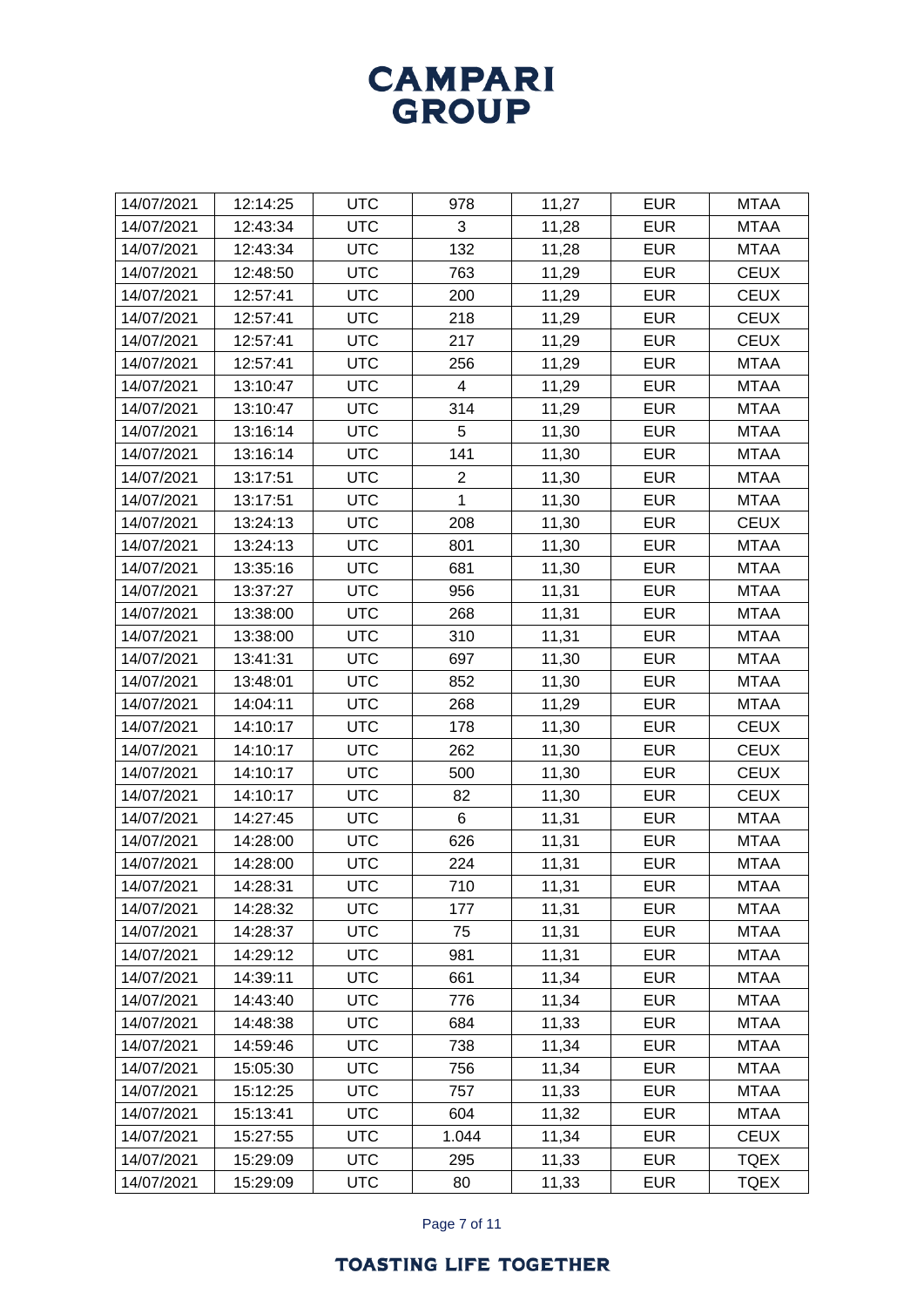| 15/07/2021 | 07:05:48 | <b>UTC</b> | 595          | 11,27 | <b>EUR</b> | <b>MTAA</b> |
|------------|----------|------------|--------------|-------|------------|-------------|
| 15/07/2021 | 07:07:12 | <b>UTC</b> | 1.169        | 11,26 | <b>EUR</b> | <b>MTAA</b> |
| 15/07/2021 | 07:18:18 | <b>UTC</b> | 642          | 11,30 | <b>EUR</b> | <b>MTAA</b> |
| 15/07/2021 | 07:21:07 | <b>UTC</b> | 660          | 11,28 | <b>EUR</b> | <b>MTAA</b> |
| 15/07/2021 | 07:23:02 | <b>UTC</b> | 452          | 11,28 | <b>EUR</b> | <b>MTAA</b> |
| 15/07/2021 | 07:23:02 | <b>UTC</b> | 203          | 11,28 | <b>EUR</b> | <b>MTAA</b> |
| 15/07/2021 | 07:33:13 | <b>UTC</b> | 51           | 11,28 | <b>EUR</b> | <b>MTAA</b> |
| 15/07/2021 | 07:38:48 | <b>UTC</b> | 1            | 11,31 | <b>EUR</b> | <b>CEUX</b> |
| 15/07/2021 | 07:38:48 | <b>UTC</b> | 16           | 11,31 | <b>EUR</b> | <b>MTAA</b> |
| 15/07/2021 | 07:41:31 | <b>UTC</b> | 633          | 11,33 | <b>EUR</b> | <b>MTAA</b> |
| 15/07/2021 | 07:41:31 | <b>UTC</b> | 1            | 11,33 | <b>EUR</b> | <b>MTAA</b> |
| 15/07/2021 | 07:41:31 | <b>UTC</b> | 193          | 11,33 | <b>EUR</b> | <b>MTAA</b> |
| 15/07/2021 | 07:41:31 | <b>UTC</b> | 231          | 11,33 | <b>EUR</b> | <b>MTAA</b> |
| 15/07/2021 | 07:41:31 | <b>UTC</b> | 273          | 11,33 | <b>EUR</b> | <b>MTAA</b> |
| 15/07/2021 | 07:41:31 | <b>UTC</b> | 184          | 11,33 | <b>EUR</b> | <b>MTAA</b> |
| 15/07/2021 | 07:41:31 | <b>UTC</b> | 735          | 11,33 | <b>EUR</b> | <b>MTAA</b> |
| 15/07/2021 | 07:49:52 | <b>UTC</b> | 330          | 11,32 | <b>EUR</b> | <b>MTAA</b> |
| 15/07/2021 | 07:50:30 | <b>UTC</b> | 443          | 11,32 | <b>EUR</b> | <b>MTAA</b> |
| 15/07/2021 | 08:11:05 | <b>UTC</b> | 190          | 11,34 | <b>EUR</b> | <b>CEUX</b> |
| 15/07/2021 | 08:11:05 | <b>UTC</b> | 248          | 11,34 | <b>EUR</b> | <b>CEUX</b> |
| 15/07/2021 | 08:11:05 | <b>UTC</b> | 561          | 11,34 | <b>EUR</b> | <b>MTAA</b> |
| 15/07/2021 | 08:16:22 | <b>UTC</b> | 839          | 11,33 | <b>EUR</b> | <b>MTAA</b> |
| 15/07/2021 | 08:24:19 | <b>UTC</b> | 350          | 11,31 | <b>EUR</b> | <b>MTAA</b> |
| 15/07/2021 | 08:37:45 | <b>UTC</b> | 736          | 11,32 | <b>EUR</b> | <b>MTAA</b> |
| 15/07/2021 | 08:46:08 | <b>UTC</b> | 753          | 11,31 | <b>EUR</b> | <b>MTAA</b> |
| 15/07/2021 | 08:48:57 | <b>UTC</b> | 718          | 11,31 | <b>EUR</b> | <b>MTAA</b> |
| 15/07/2021 | 09:09:43 | <b>UTC</b> | 72           | 11,36 | <b>EUR</b> | <b>CEUX</b> |
| 15/07/2021 | 09:09:43 | <b>UTC</b> | 182          | 11,36 | <b>EUR</b> | <b>CEUX</b> |
| 15/07/2021 | 09:10:41 | <b>UTC</b> | 768          | 11,36 | <b>EUR</b> | <b>MTAA</b> |
| 15/07/2021 | 09:12:59 | <b>UTC</b> | 1.190        | 11,35 | <b>EUR</b> | <b>MTAA</b> |
| 15/07/2021 | 09:43:09 | <b>UTC</b> | 264          | 11,34 | <b>EUR</b> | <b>MTAA</b> |
| 15/07/2021 | 09:49:21 | <b>UTC</b> | 819          | 11,35 | <b>EUR</b> | <b>CEUX</b> |
| 15/07/2021 | 09:49:21 | <b>UTC</b> | 313          | 11,35 | <b>EUR</b> | <b>MTAA</b> |
| 15/07/2021 | 10:04:13 | <b>UTC</b> | 922          | 11,35 | <b>EUR</b> | <b>MTAA</b> |
| 15/07/2021 | 10:14:30 | <b>UTC</b> | 713          | 11,33 | <b>EUR</b> | <b>MTAA</b> |
| 15/07/2021 | 10:17:14 | <b>UTC</b> | 801          | 11,30 | <b>EUR</b> | <b>MTAA</b> |
| 15/07/2021 | 10:48:02 | <b>UTC</b> | 206          | 11,32 | <b>EUR</b> | <b>MTAA</b> |
| 15/07/2021 | 10:52:15 | <b>UTC</b> | 664          | 11,32 | <b>EUR</b> | <b>MTAA</b> |
| 15/07/2021 | 11:03:31 | <b>UTC</b> | 296          | 11,30 | <b>EUR</b> | <b>CEUX</b> |
| 15/07/2021 | 11:03:31 | <b>UTC</b> | 180          | 11,30 | <b>EUR</b> | <b>CEUX</b> |
| 15/07/2021 | 11:03:31 | <b>UTC</b> | $\mathbf{1}$ | 11,30 | <b>EUR</b> | <b>CEUX</b> |
| 15/07/2021 | 11:03:31 | <b>UTC</b> | 376          | 11,30 | <b>EUR</b> | <b>CEUX</b> |
| 15/07/2021 | 11:03:31 | <b>UTC</b> | 182          | 11,30 | <b>EUR</b> | <b>CEUX</b> |
| 15/07/2021 | 11:25:44 | <b>UTC</b> | 600          | 11,29 | <b>EUR</b> | <b>CEUX</b> |

Page 8 of 11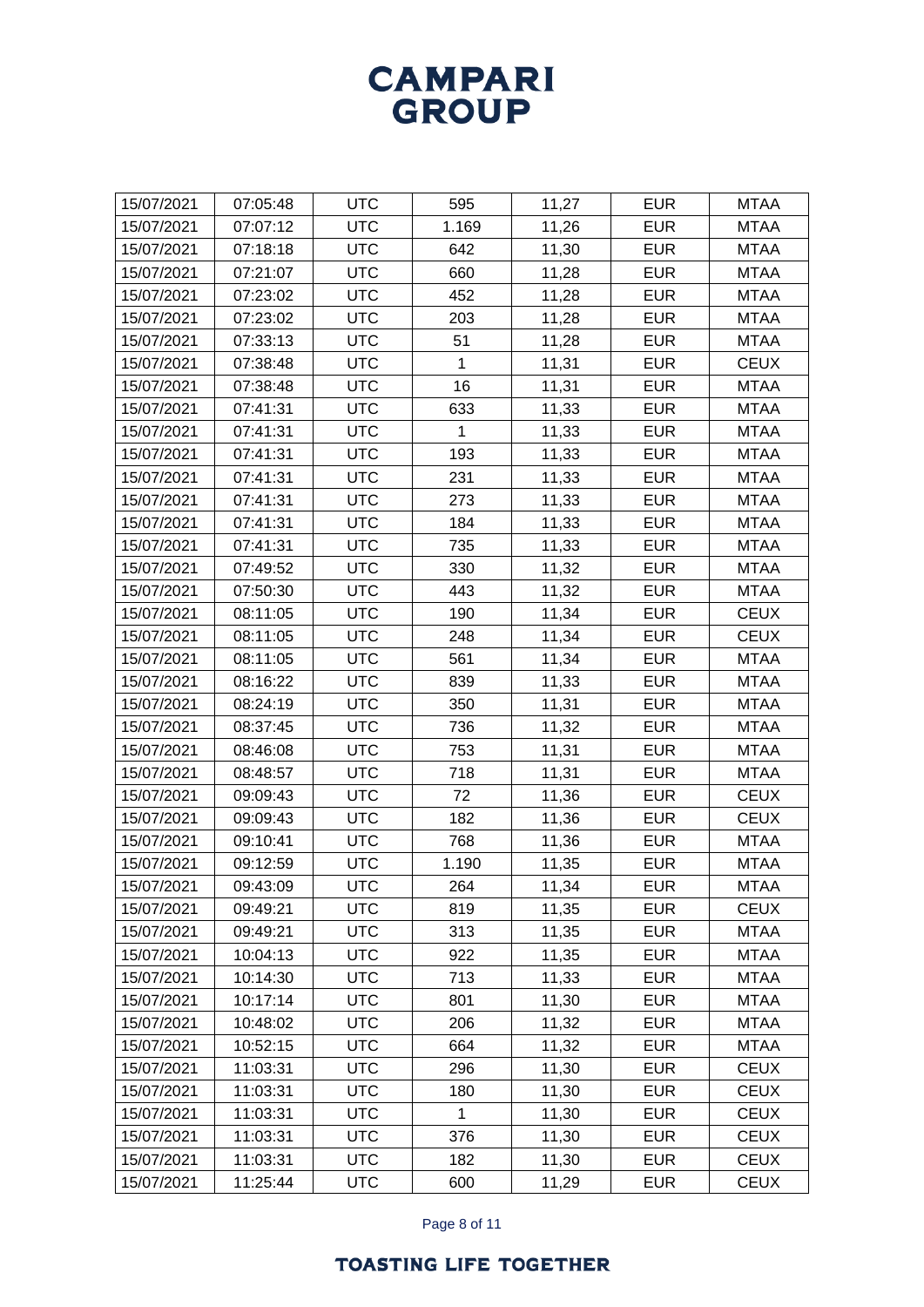| 15/07/2021 | 11:25:44 | <b>UTC</b> | 158 | 11,29 | <b>EUR</b> | <b>CEUX</b> |
|------------|----------|------------|-----|-------|------------|-------------|
| 15/07/2021 | 11:42:51 | <b>UTC</b> | 312 | 11,31 | <b>EUR</b> | <b>CEUX</b> |
| 15/07/2021 | 11:51:00 | <b>UTC</b> | 10  | 11,33 | <b>EUR</b> | <b>CEUX</b> |
| 15/07/2021 | 11:51:09 | <b>UTC</b> | 184 | 11,33 | <b>EUR</b> | <b>CEUX</b> |
| 15/07/2021 | 11:51:09 | <b>UTC</b> | 400 | 11,33 | <b>EUR</b> | <b>CEUX</b> |
| 15/07/2021 | 11:56:55 | <b>UTC</b> | 752 | 11,31 | <b>EUR</b> | <b>MTAA</b> |
| 15/07/2021 | 12:01:58 | <b>UTC</b> | 750 | 11,30 | <b>EUR</b> | <b>MTAA</b> |
| 15/07/2021 | 12:31:35 | <b>UTC</b> | 180 | 11,31 | <b>EUR</b> | <b>CEUX</b> |
| 15/07/2021 | 12:31:35 | <b>UTC</b> | 400 | 11,31 | <b>EUR</b> | <b>CEUX</b> |
| 15/07/2021 | 12:31:35 | <b>UTC</b> | 215 | 11,31 | <b>EUR</b> | <b>CEUX</b> |
| 15/07/2021 | 12:31:35 | <b>UTC</b> | 376 | 11,31 | <b>EUR</b> | <b>CEUX</b> |
| 15/07/2021 | 12:31:35 | <b>UTC</b> | 92  | 11,31 | <b>EUR</b> | <b>MTAA</b> |
| 15/07/2021 | 12:47:25 | <b>UTC</b> | 808 | 11,29 | <b>EUR</b> | <b>MTAA</b> |
| 15/07/2021 | 12:53:38 | <b>UTC</b> | 598 | 11,29 | <b>EUR</b> | <b>MTAA</b> |
| 15/07/2021 | 13:08:16 | <b>UTC</b> | 777 | 11,28 | <b>EUR</b> | <b>MTAA</b> |
| 15/07/2021 | 13:14:50 | <b>UTC</b> | 789 | 11,27 | <b>EUR</b> | <b>MTAA</b> |
| 15/07/2021 | 13:14:50 | <b>UTC</b> | 204 | 11,27 | <b>EUR</b> | <b>MTAA</b> |
| 15/07/2021 | 13:32:03 | <b>UTC</b> | 125 | 11,28 | <b>EUR</b> | <b>MTAA</b> |
| 15/07/2021 | 13:32:03 | <b>UTC</b> | 396 | 11,28 | <b>EUR</b> | <b>MTAA</b> |
| 15/07/2021 | 13:32:03 | <b>UTC</b> | 110 | 11,28 | <b>EUR</b> | <b>MTAA</b> |
| 15/07/2021 | 13:38:34 | <b>UTC</b> | 501 | 11,25 | <b>EUR</b> | <b>MTAA</b> |
| 15/07/2021 | 13:44:28 | <b>UTC</b> | 618 | 11,26 | <b>EUR</b> | <b>MTAA</b> |
| 15/07/2021 | 13:51:55 | <b>UTC</b> | 376 | 11,27 | <b>EUR</b> | <b>CEUX</b> |
| 15/07/2021 | 13:51:55 | <b>UTC</b> | 341 | 11,27 | <b>EUR</b> | <b>MTAA</b> |
| 15/07/2021 | 13:51:55 | <b>UTC</b> | 329 | 11,27 | <b>EUR</b> | <b>MTAA</b> |
| 15/07/2021 | 13:53:53 | <b>UTC</b> | 104 | 11,26 | <b>EUR</b> | <b>MTAA</b> |
| 15/07/2021 | 13:53:53 | <b>UTC</b> | 641 | 11,26 | <b>EUR</b> | <b>MTAA</b> |
| 15/07/2021 | 14:06:38 | <b>UTC</b> | 789 | 11,26 | <b>EUR</b> | <b>MTAA</b> |
| 15/07/2021 | 14:16:07 | <b>UTC</b> | 100 | 11,26 | <b>EUR</b> | <b>MTAA</b> |
| 15/07/2021 | 14:16:07 | <b>UTC</b> | 639 | 11,26 | <b>EUR</b> | <b>MTAA</b> |
| 15/07/2021 | 14:17:30 | <b>UTC</b> | 46  | 11,25 | <b>EUR</b> | <b>MTAA</b> |
| 15/07/2021 | 14:17:30 | <b>UTC</b> | 417 | 11,25 | <b>EUR</b> | <b>MTAA</b> |
| 15/07/2021 | 14:17:30 | <b>UTC</b> | 293 | 11,25 | <b>EUR</b> | <b>MTAA</b> |
| 15/07/2021 | 14:25:55 | <b>UTC</b> | 791 | 11,25 | <b>EUR</b> | <b>MTAA</b> |
| 15/07/2021 | 14:27:00 | <b>UTC</b> | 687 | 11,24 | <b>EUR</b> | <b>MTAA</b> |
| 15/07/2021 | 14:34:03 | <b>UTC</b> | 554 | 11,24 | <b>EUR</b> | <b>MTAA</b> |
| 15/07/2021 | 14:40:11 | <b>UTC</b> | 85  | 11,24 | <b>EUR</b> | <b>MTAA</b> |
| 15/07/2021 | 14:40:11 | <b>UTC</b> | 544 | 11,24 | <b>EUR</b> | <b>MTAA</b> |
| 15/07/2021 | 14:42:32 | <b>UTC</b> | 675 | 11,24 | <b>EUR</b> | <b>MTAA</b> |
| 15/07/2021 | 15:00:13 | <b>UTC</b> | 880 | 11,22 | <b>EUR</b> | <b>MTAA</b> |
| 15/07/2021 | 15:03:39 | <b>UTC</b> | 750 | 11,21 | <b>EUR</b> | <b>MTAA</b> |
| 15/07/2021 | 15:09:35 | <b>UTC</b> | 761 | 11,21 | <b>EUR</b> | <b>MTAA</b> |
| 15/07/2021 | 15:10:40 | <b>UTC</b> | 803 | 11,21 | <b>EUR</b> | <b>MTAA</b> |
| 15/07/2021 | 15:10:40 | <b>UTC</b> | 8   | 11,21 | <b>EUR</b> | <b>MTAA</b> |
|            |          |            |     |       |            |             |

Page 9 of 11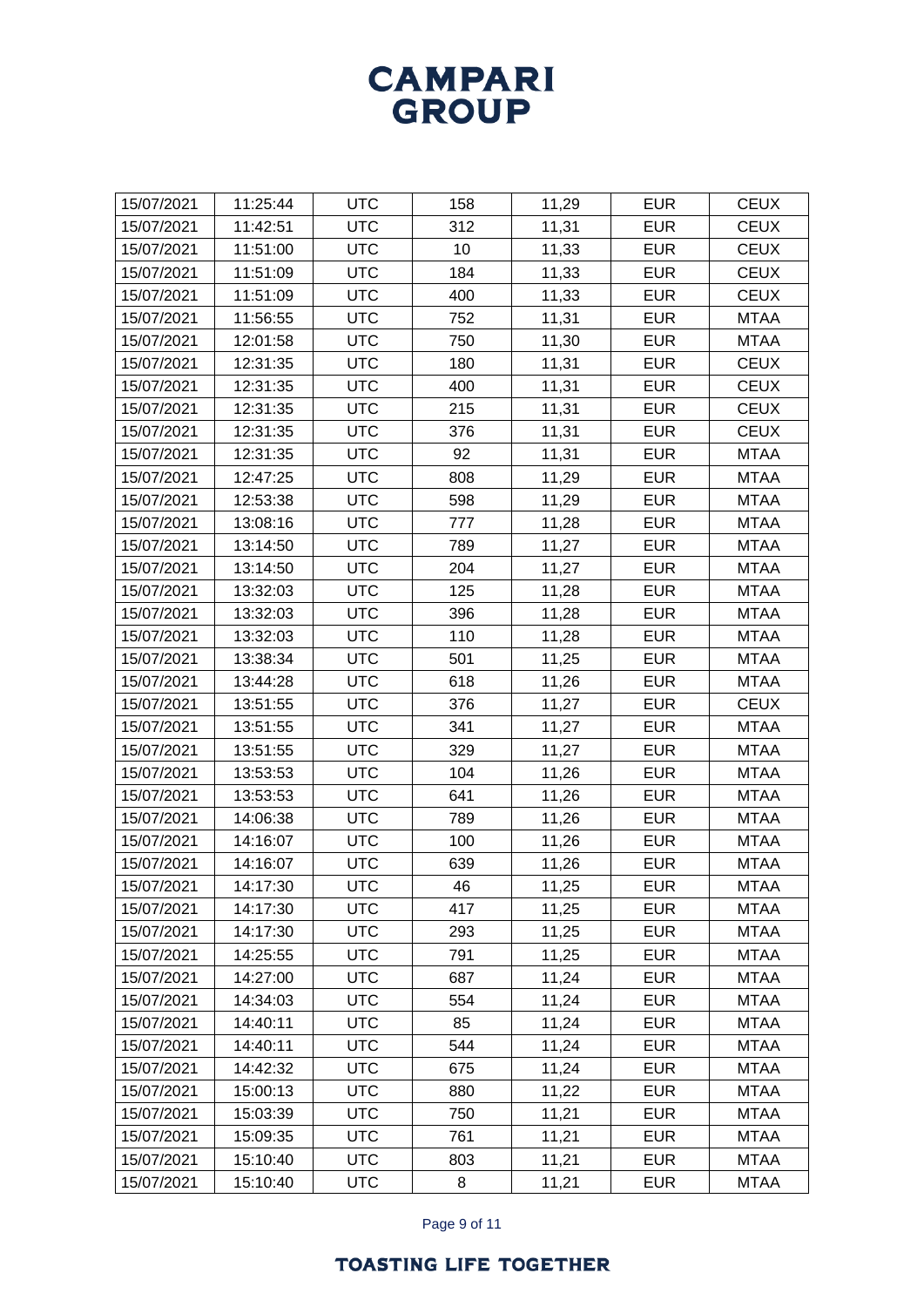| 15/07/2021 | 15:16:01 | <b>UTC</b> | 488   | 11,19 | <b>EUR</b> | <b>MTAA</b> |
|------------|----------|------------|-------|-------|------------|-------------|
| 15/07/2021 | 15:18:18 | <b>UTC</b> | 130   | 11,19 | <b>EUR</b> | <b>MTAA</b> |
| 15/07/2021 | 15:24:07 | <b>UTC</b> | 77    | 11,19 | <b>EUR</b> | <b>MTAA</b> |
| 15/07/2021 | 15:24:07 | <b>UTC</b> | 240   | 11,19 | <b>EUR</b> | <b>MTAA</b> |
| 15/07/2021 | 15:24:07 | <b>UTC</b> | 41    | 11,19 | <b>EUR</b> | <b>MTAA</b> |
| 16/07/2021 | 07:10:29 | <b>UTC</b> | 2.256 | 11,24 | <b>EUR</b> | <b>MTAA</b> |
| 16/07/2021 | 07:26:01 | <b>UTC</b> | 30    | 11,28 | <b>EUR</b> | <b>CEUX</b> |
| 16/07/2021 | 07:26:01 | <b>UTC</b> | 323   | 11,28 | <b>EUR</b> | <b>CEUX</b> |
| 16/07/2021 | 07:26:01 | <b>UTC</b> | 1.811 | 11,28 | <b>EUR</b> | <b>MTAA</b> |
| 16/07/2021 | 07:44:13 | <b>UTC</b> | 937   | 11,27 | <b>EUR</b> | <b>MTAA</b> |
| 16/07/2021 | 07:54:32 | <b>UTC</b> | 369   | 11,28 | <b>EUR</b> | <b>CEUX</b> |
| 16/07/2021 | 07:54:32 | <b>UTC</b> | 181   | 11,28 | <b>EUR</b> | <b>CEUX</b> |
| 16/07/2021 | 08:03:59 | <b>UTC</b> | 357   | 11,29 | <b>EUR</b> | <b>CEUX</b> |
| 16/07/2021 | 08:03:59 | <b>UTC</b> | 1.140 | 11,29 | <b>EUR</b> | <b>MTAA</b> |
| 16/07/2021 | 08:03:59 | <b>UTC</b> | 258   | 11,29 | <b>EUR</b> | <b>MTAA</b> |
| 16/07/2021 | 08:18:58 | <b>UTC</b> | 884   | 11,24 | <b>EUR</b> | <b>MTAA</b> |
| 16/07/2021 | 08:31:51 | <b>UTC</b> | 727   | 11,24 | <b>EUR</b> | <b>CEUX</b> |
| 16/07/2021 | 08:31:51 | <b>UTC</b> | 94    | 11,24 | <b>EUR</b> | <b>MTAA</b> |
| 16/07/2021 | 08:31:51 | <b>UTC</b> | 242   | 11,24 | <b>EUR</b> | <b>MTAA</b> |
| 16/07/2021 | 08:45:58 | <b>UTC</b> | 962   | 11,25 | <b>EUR</b> | <b>CEUX</b> |
| 16/07/2021 | 08:59:04 | <b>UTC</b> | 692   | 11,26 | <b>EUR</b> | <b>MTAA</b> |
| 16/07/2021 | 08:59:04 | <b>UTC</b> | 100   | 11,26 | <b>EUR</b> | <b>TQEX</b> |
| 16/07/2021 | 08:59:04 | <b>UTC</b> | 171   | 11,26 | <b>EUR</b> | <b>TQEX</b> |
| 16/07/2021 | 08:59:04 | <b>UTC</b> | 61    | 11,26 | <b>EUR</b> | <b>TQEX</b> |
| 16/07/2021 | 09:03:56 | <b>UTC</b> | 885   | 11,25 | <b>EUR</b> | <b>MTAA</b> |
| 16/07/2021 | 09:18:17 | <b>UTC</b> | 496   | 11,25 | <b>EUR</b> | <b>MTAA</b> |
| 16/07/2021 | 09:33:22 | <b>UTC</b> | 100   | 11,20 | <b>EUR</b> | <b>TQEX</b> |
| 16/07/2021 | 09:33:22 | <b>UTC</b> | 855   | 11,20 | <b>EUR</b> | <b>TQEX</b> |
| 16/07/2021 | 09:47:32 | <b>UTC</b> | 765   | 11,20 | <b>EUR</b> | <b>MTAA</b> |
| 16/07/2021 | 09:52:20 | <b>UTC</b> | 69    | 11,19 | <b>EUR</b> | <b>MTAA</b> |
| 16/07/2021 | 09:53:53 | <b>UTC</b> | 908   | 11,19 | <b>EUR</b> | <b>MTAA</b> |
| 16/07/2021 | 10:18:46 | <b>UTC</b> | 434   | 11,19 | <b>EUR</b> | <b>CEUX</b> |
| 16/07/2021 | 10:18:46 | <b>UTC</b> | 490   | 11,19 | <b>EUR</b> | <b>MTAA</b> |
| 16/07/2021 | 10:18:46 | <b>UTC</b> | 1.098 | 11,19 | <b>EUR</b> | <b>MTAA</b> |
| 16/07/2021 | 10:53:38 | <b>UTC</b> | 195   | 11,22 | <b>EUR</b> | <b>CEUX</b> |
| 16/07/2021 | 10:56:03 | <b>UTC</b> | 369   | 11,23 | <b>EUR</b> | <b>CEUX</b> |
| 16/07/2021 | 10:56:03 | <b>UTC</b> | 310   | 11,23 | <b>EUR</b> | <b>CEUX</b> |
| 16/07/2021 | 11:00:48 | <b>UTC</b> | 793   | 11,22 | <b>EUR</b> | <b>MTAA</b> |
| 16/07/2021 | 11:26:18 | <b>UTC</b> | 369   | 11,20 | <b>EUR</b> | <b>CEUX</b> |
| 16/07/2021 | 11:26:18 | <b>UTC</b> | 195   | 11,20 | <b>EUR</b> | <b>CEUX</b> |
| 16/07/2021 | 11:26:18 | <b>UTC</b> | 299   | 11,20 | <b>EUR</b> | <b>CEUX</b> |
| 16/07/2021 | 11:26:18 | <b>UTC</b> | 57    | 11,20 | <b>EUR</b> | <b>MTAA</b> |
| 16/07/2021 | 11:46:28 | <b>UTC</b> | 369   | 11,20 | <b>EUR</b> | <b>CEUX</b> |
| 16/07/2021 | 11:46:28 | <b>UTC</b> | 368   | 11,20 | <b>EUR</b> | <b>CEUX</b> |

Page 10 of 11